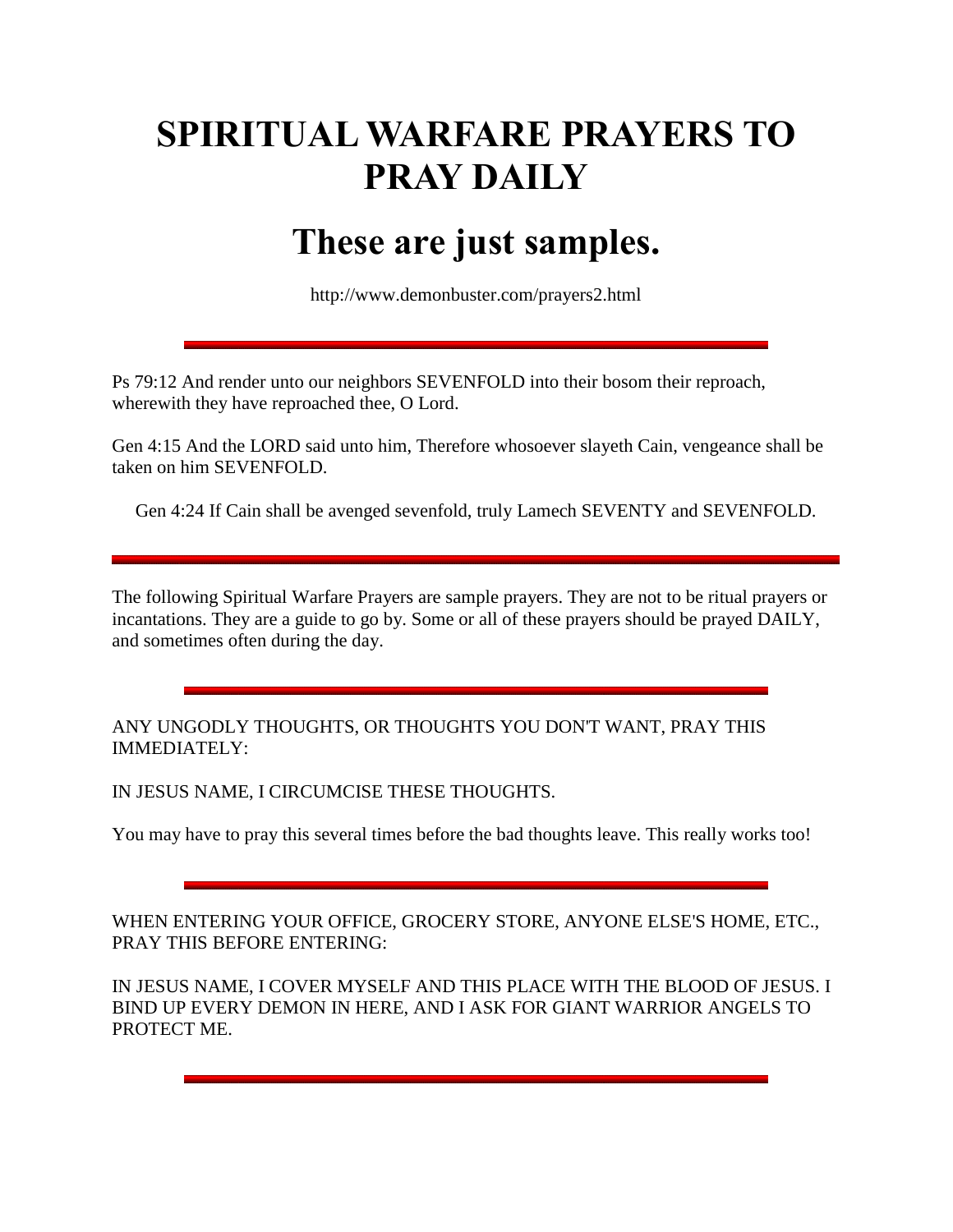AFTER HANGING UP THE PHONE, LEAVING WORK, GROCERY STORE, NEIGHBORS, OR VISITORS LEAVE YOUR HOME, ETC., PRAY THIS IMMEDIATELY:

IN JESUS NAME, I COMMAND EVERY DEMON THAT HAS FOLLOWED ME, WAS SENT TO ME, OR TRANSFERRED TO ME, TO LEAVE ME NOW.

BEFORE DOWNLOADING EMAIL OR OPENING WEB PAGES ON THE COMPUTER, PRAY THIS:

IN JESUS NAME, I BIND UP EVERY DEMON COMING ACROSS THE COMPUTER LINES, AND I RETURN THEM AND ANY CURSES.

BEFORE OR AFTER GETTING INTO ANY VEHICLE, PRAY THIS:

IN JESUS NAME, I COVER MYSELF IN THE BLOOD OF JESUS. I COVER THIS VEHICLE AND THE ROAD I TRAVEL IN THE BLOOD OF JESUS. I TAKE AUTHORITY AND DOMINION OVER ALL ANIMALS AND DEMONS OF THE ROAD SO THEY DO NOT CROSS MY PATH. I DISPATCH ANGELS AHEAD OF ME TO PROTECT ME.

BEFORE GOING TO SLEEP, PRAY THIS:

IN JESUS NAME, I COVER MYSELF AND ALL MY PROPERTY WITH THE BLOOD OF JESUS. I TAKE AUTHORITY OVER ALL DEMONS OF THE NIGHT, BAD DREAMS, NIGHTMARES, AND SEX DREAMS, AND ANYONE OR ANYTHING TRYING TO GET INTO MY DREAMS, AND I COMMAND THEM TO STAY AWAY. I ASK FOR GIANT WARRIOR ANGELS TO PROTECT ME AND MY PROPERTY AS I SLEEP, THROUGH THE NIGHT AND THE DAY. I ASK FOR A FIERY WALL OF PROTECTION AROUND ME.

ANY SHARP PAIN THAT COMES ON YOU SUDDENLY IS ALMOST ALWAYS WITCHCRAFT. WHEN THIS HAPPENS, PRAY THIS IMMEDIATELY AS YOU USE YOUR INDEX FINGER AND THUMB ON THE SPOT OF THE PAIN, LIKE YOU WERE PULLING OUT A VOODOO PIN:

IN JESUS NAME, I PULL OUT ALL FIERY DARTS, PINS, NEEDLES, SPEARS, VOODOO, ALL WITCHCRAFT AND CURSES AND ANYTHING ELSE, AND I RETURN IT TO THE SENDER, ONE HUNDREDFOLD. (Then motion with your hand towards a window or door like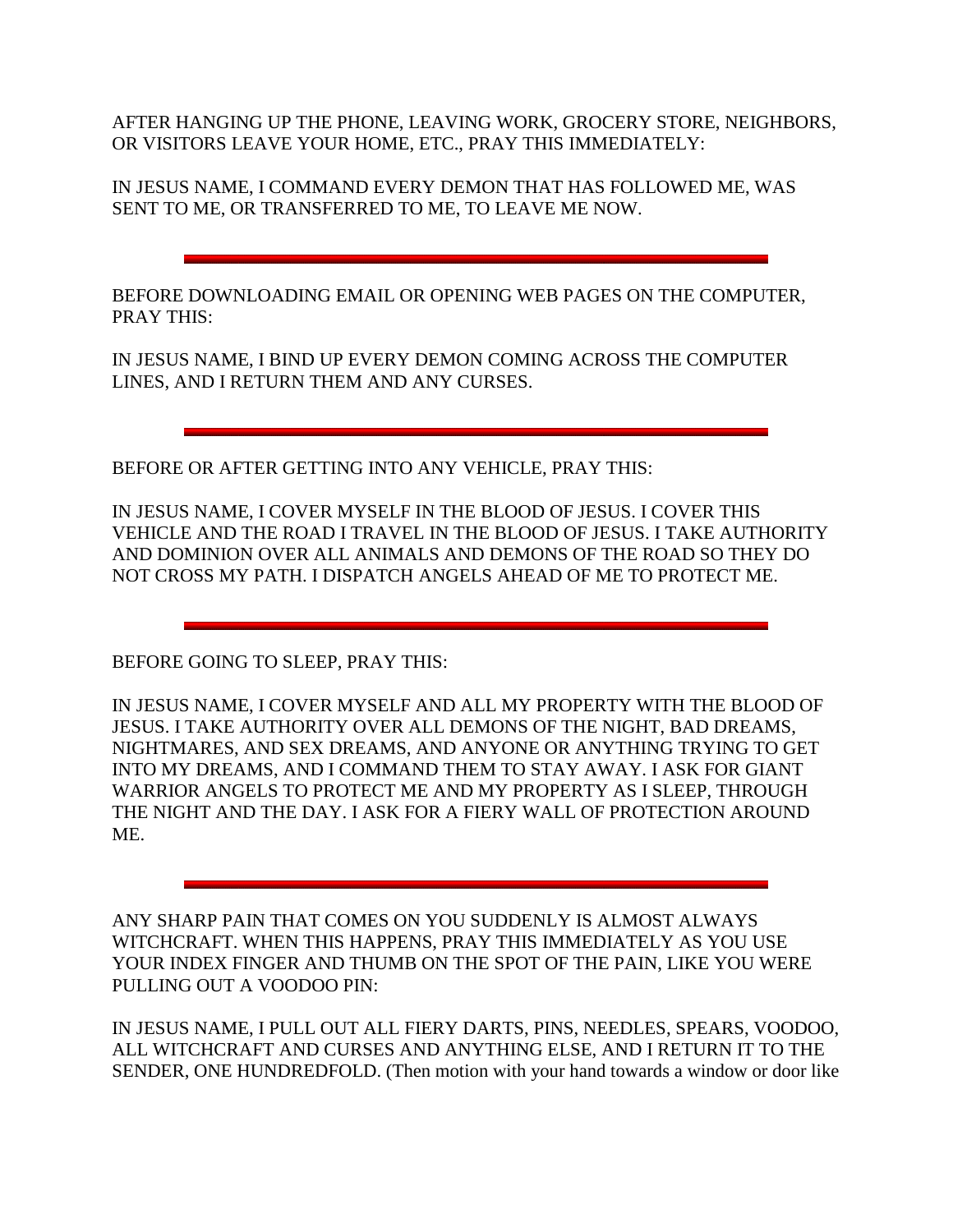you were throwing it out.) If it is witchcraft, the pain will go immediately. This is a highly effective Spiritual Weapon.

TO RETURN ALL EVIL BEING SENT, PRAY THIS SEVERAL TIMES DURING THE DAY, AND ANY TIME THE HOLY SPIRIT PROMPTS YOU:

IN JESUS NAME, I CUT AND BURN ALL UNGODLY SILVER CORDS AND LAY LINES.

AS YOUR WAR CLUB AND WEAPONS OF WAR, I BREAK DOWN, UNDAM, AND BLOW UP ALL WALLS OF PROTECTION AROUND ALL WITCHES, WARLOCKS, WIZARDS, SATANISTS, SORCERERS, AND THE LIKE, AND I BREAK THE POWER OF ALL CURSES, HEXES, VEXES, SPELLS, CHARMS, FETISHES, PSYCHIC PRAYERS, PSYCHIC THOUGHTS, ALL WITCHCRAFT, SORCERY, MAGIC, VOODOO, ALL MIND CONTROL, JINXES, POTIONS, BEWITCHMENTS, DEATH, DESTRUCTION, SICKNESS, PAIN, TORMENT, PSYCHIC POWER, PSYCHIC WARFARE, PRAYER CHAINS, INCENSE AND CANDLE BURNING, INCANTATIONS, CHANTING, UNGODLY BLESSINGS, HOODOO, CRYSTALS, ROOTWORKS, AND EVERYTHING ELSE BEING SENT MY WAY, OR MY FAMILY MEMBER'S WAY, OR ANY DELIVERANCE MINISTRIES WAY, AND I RETURN IT, AND THE DEMONS TO THE SENDER, ONE HUNDREDFOLD, AND I BIND IT TO THEM BY THE BLOOD OF JESUS.

If you brought a bottle of spoiled milk home from the grocery store, would you drink it or RETURN it? By RETURNING it, is your intention to have the clerk drink it? No. You RETURN it because you don't want it. Same for RETURNING all evil, because you don't want it.

Recently, a friend of ours was prayed for by another minister. Through Discernment, the minister praying for her saw pentagrams (5 pointed star) drawn on her liver. She had been diagnosed with Hepatitis C (a disease effecting the liver and other body parts). The minister did not know this.

While praying for her, the Lord showed us that we could take the Blood of Jesus and these evil lines drawn on her liver or any part of her body. So we prayed this way:

Father, In Jesus' Name, I take the Blood of Jesus and break the power of all witches, warlocks, wizards, satanists, sorcerers, wiccans, pagans, and any other source, and all of their rituals off of us. With the Blood of Jesus, I erase all evil lines drawn on our liver or any parts of our body, soul, will, and emotions.

Note that this is a act of erasure, just like when we do Spiritual Warfare and pull out all fiery darts, pins, needles, etc. where there is pain in our bodies.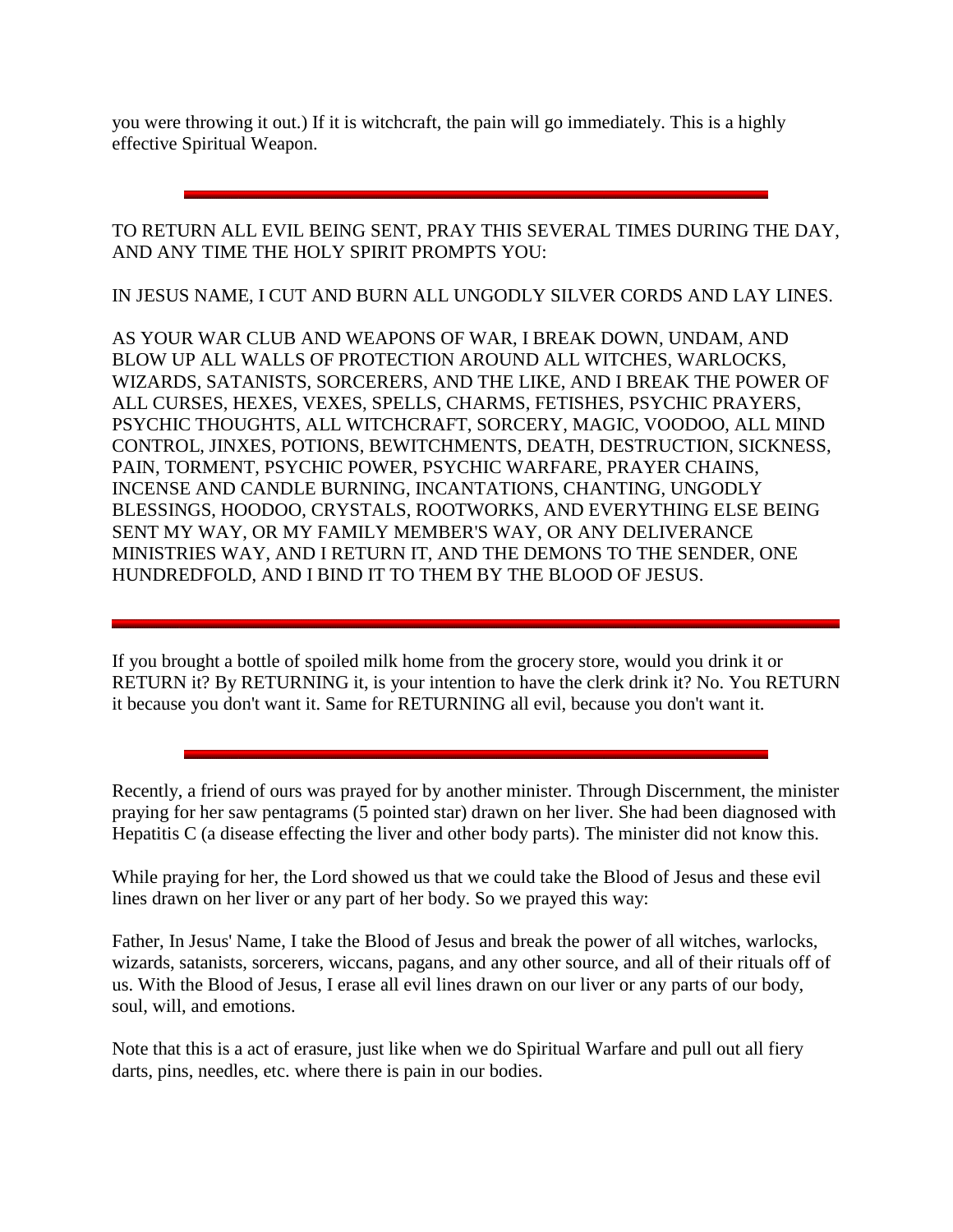PRAY THIS OTHER ANTI-WITCHCRAFT PRAYER DAILY:

## SPIRITUAL WARFARE PRAYER AGAINST WITCHCRAFT

IN THE NAME OF JESUS CHRIST OF NAZARETH, I COME AGAINST THE PRINCE-RULING SPIRIT AND ALL SPIRIT GUIDES. I COME THROUGH THE BLOOD OF THE LORD JESUS CHRIST, IN THE NAME OF JESUS. I PARALYZE YOU AND SILENCE YOU, FORBIDDING YOU FROM INFLUENCING OR STRENGTHENING THEM (THE WITCH OR WITCHES) IN THE NAME OF JESUS, RIGHT NOW!

WE ARE DESTROYING YOUR VERY WORKS: THE SPIRITS OF HATE, BITTERNESS AND MURDER, SPIRITS OF ENVY AND JEALOUSY, SPIRITS OF WIZARDRY, SORCERY AND ALL YOUR CO-SPIRITS, YOUR WORKS, YOUR POWERS, YOUR INFLUENCES ARE DESTROYED IN THE NAME OF JESUS!

I PARALYZE YOU, ALL, RIGHT NOW. YOU WILL NOT BE ABLE TO USE THIS SOUL ANY LONGER AGAINST THE CHURCH (OR, A PARTICULAR PERSON), IN THE NAME OF JESUS.

I COME AGAINST THE SPIRIT OF BLINDNESS, BINDING THE SPIRITS OF BONDAGE AND HEAVINESS, FEAR AND HATE.

I PRAY, LORD, THAT YOU WILL OPEN THEIR EYES SO THEY CAN SEE THE GLORY OF JESUS. OPEN THEIR HEARTS SO THAT THEY CAN HEAR YOUR VOICE. BREAK THE YOKES IN THEIR LIVES AND GIVE THEM LIBERTY IN THEIR SOULS, THAT THEY MAY BE FREE TO REPENT. SHOW THEM EVERY EVIL WORK AND EVERY EVIL DEED THEY'RE GUILTY OF, AND LORD JESUS, CONVICT THEIR HEARTS UNTO REPENTANCE. BRING THESE SOULS OUT OF DARKNESS; SAVE THESE SOULS SO THAT YOU MAY HAVE THE GLORY.

SATAN, I SILENCE YOU IN THE NAME OF JESUS, BINDING ALL YOUR INTERFERENCE. YOU WILL NOT INTERFERE WITH THESE SOULS AND THEY WILL HAVE THEIR OWN FREE WILL CHOICE SO AS TO MAKE UP THEIR OWN MINDS IF THEY WANT TO REPENT. THEY WILL DO IT WITHOUT YOUR INTERFERENCE. ALSO, LORD JESUS, I PRAY THAT YOU WILL RELEASE WARRING ANGELS TO WAGE WAR AGAINST THESE DEMONIC ACTIVITIES, AND WILL SEND MINISTERING SPIRITS TO MINISTER TO THEIR SOULS.

## **SPIRITUAL WARFARE PRAYERS**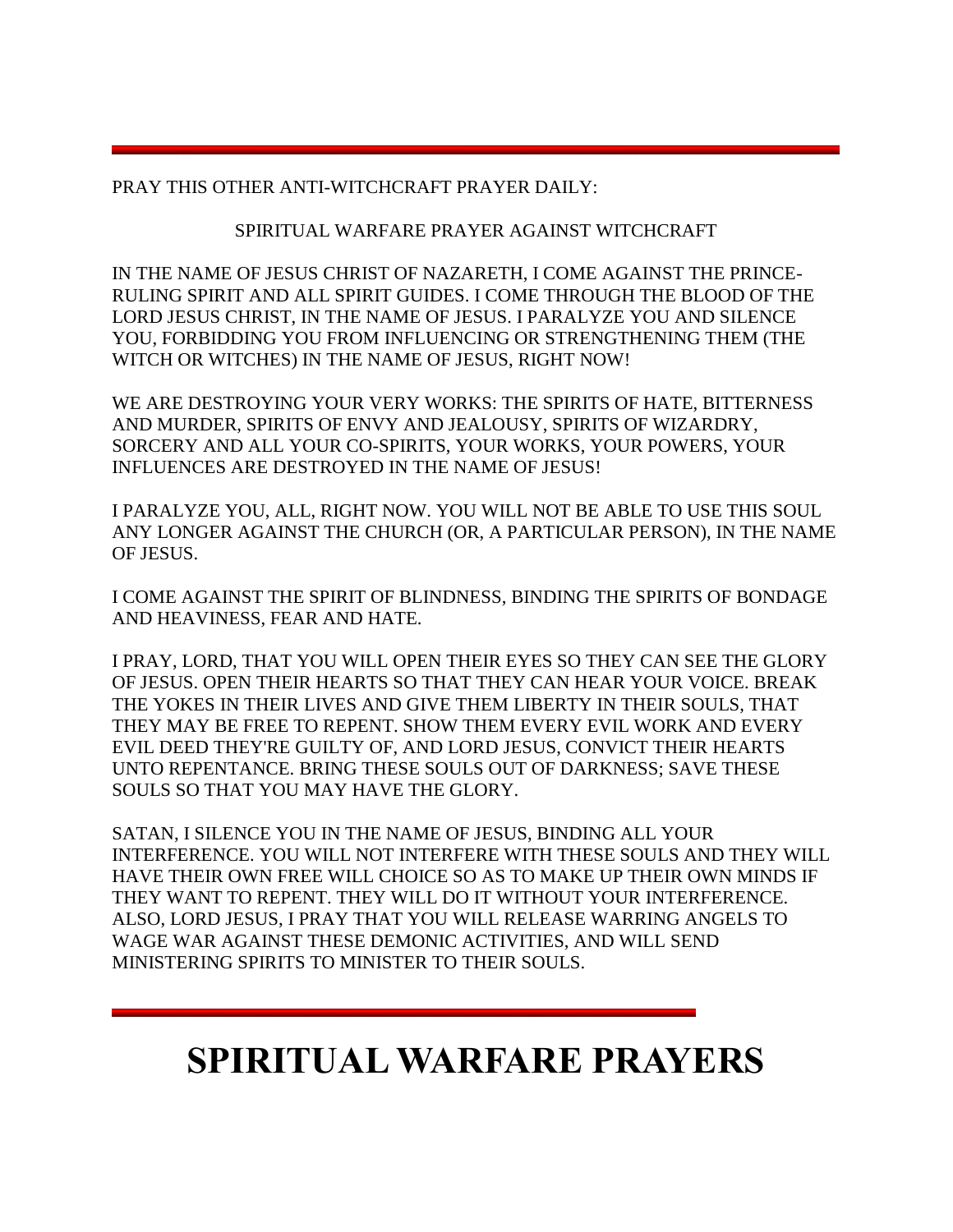# **TO DESTROY THE WORKS OF THE DEVIL**

## THIS IS AN ASSORTMENT OF METHODS AND PRAYERS TO HELP YOU LAUNCH AN ATTACK AGAINST THE DEVIL AND HIS HELPERS, THE DEMONS

If you are not right with the Lord, don't expect this to work for you.

Cut out this sign and hang or tape it OVER every door entering you home or office. You could also just write it out on paper and tape it to the doorway. It will keep many demons and people from coming in the doorway. We have personal testimonies that it works. If you have more than four doors, make some more copies.

WHOEVER OR WHATEVER ENTERS THIS HOME IS COVERED WITH THE BLOOD OF JESUS

WHOEVER OR WHATEVER ENTERS THIS HOME IS COVERED WITH THE BLOOD OF JESUS

WHOEVER OR WHATEVER ENTERS THIS HOME IS COVERED WITH THE BLOOD OF JESUS

WHOEVER OR WHATEVER ENTERS THIS HOME IS COVERED WITH THE BLOOD OF JESUS

## MINISTRY CARDS

This is what was printed on one of our older ministry cards we passed out everywhere we went.



There is also a quarter size NO DEMONS logo on it.

END-TIME DELIVERANCE MINISTRY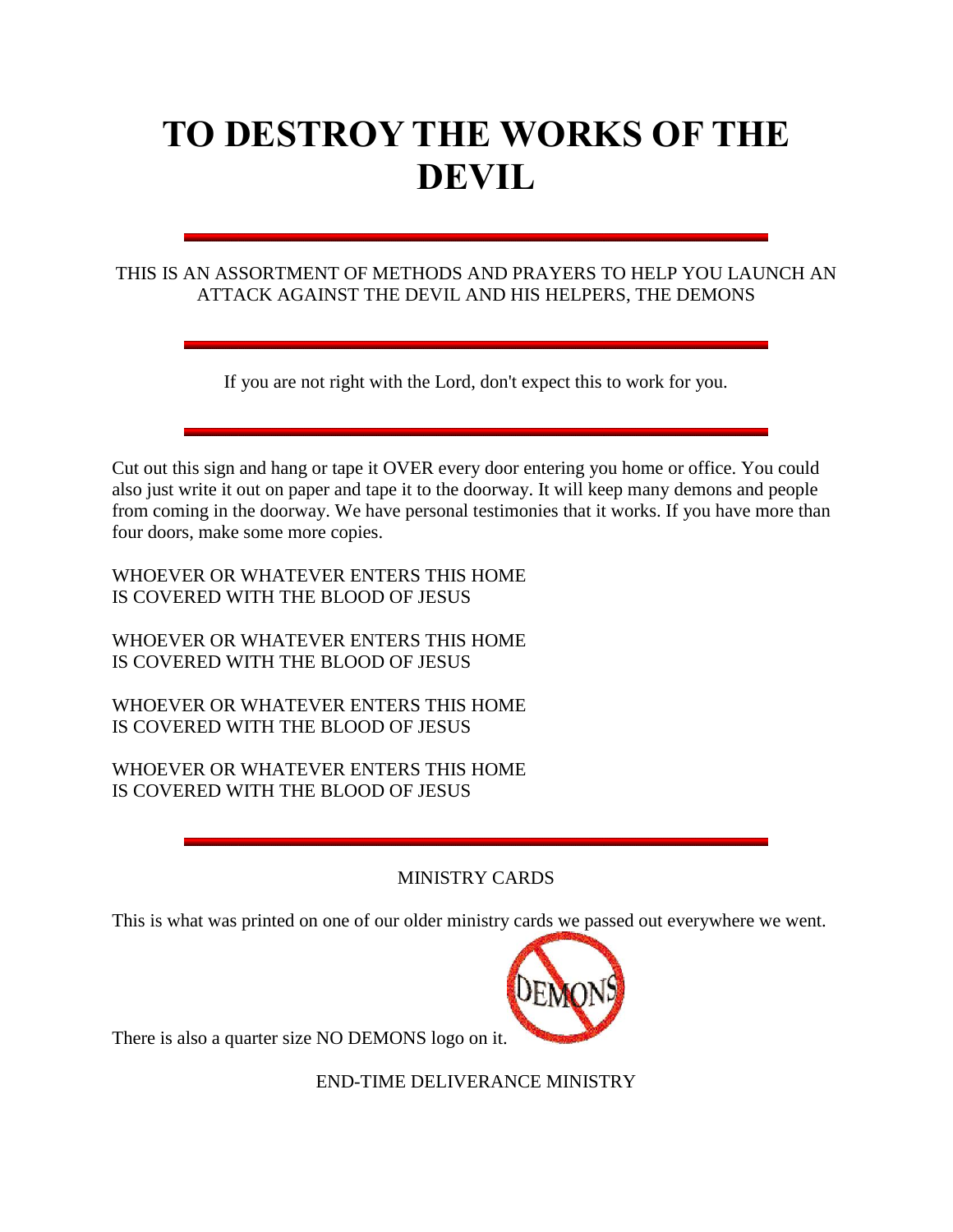## JESUS SAID IN LUKE 13:32 ...I DRIVE OUT DEMONS AND PERFORM HEALINGS TODAY AND TOMORROW...

MATTHEW 10:8 HEAL THE SICK, CLEANSE THE LEPERS, RAISE THE DEAD, CAST OUT DEMONS: FREELY YE HAVE RECEIVED, FREELY GIVE... JESUS CHRIST.

MARK 16:17 THESE SIGNS SHALL FOLLOW THEM THAT BELIEVE; IN MY NAME SHALL THEY CAST OUT DEMONS... JESUS CHRIST.

HAVE YOU PRAYED FOR THE SAME OLD PROBLEM TIME AND TIME AGAIN? HAVE YOU BEEN PRAYED FOR AT CHURCH TO NO AVAIL FOR FEAR - ALCOHOL - DEPRESSION, ETC.? IF IT HASN'T WORKED, YOU NEED DELIVERANCE (CASTING OUT DEMONS). IT WORKS!

THE CAPTIVES ARE SET FREE WITH DELIVERANCE!

## DELIVERANCE CAN HELP ANY PROBLEM OR HABIT.

DEMONS COME OUT IN JESUS' NAME. IT'S FREE.

SAY THIS PRAYER BEFORE YOU KICK OUT ANY DEMONS.

## BEFORE DELIVERANCE PRAYER

Father, I come before you in JESUS' name, and I thank you for giving me all power and all authority over all demons. I cover myself in the blood of JESUS. I cover all my family members in the blood of JESUS. I thank you for your giant warring angels that are surrounding us, protecting us from all harm of the enemy. I take my authority and I attack from the third Heaven, and I bind the strongman over my mind, will, emotions, and over my home, in JESUS' name. I command you to leave this area now in JESUS' name. I bind up every demon that was sent to me, transferred to me, or followed me, and I command you to come out of my conscious, subconscious, unconscious mind, all parts of my body, will, emotions, and personality, in JESUS' name.

## ANOTHER SAMPLE PRAYER BEFORE DELIVERANCE

Dear God, in the name of Jesus:

According to Romans 10:9 I confess with my lips that JESUS is Lord and in my heart I believe that You raised him from the dead. According to Luke 13:3 I repent of my past sins and I admit and confess that I have sinned and I believe that You are faithful and just to cleanse me from all unrighteousness. I call upon You, Lord JESUS to cleanse me from all sin and unrighteousness by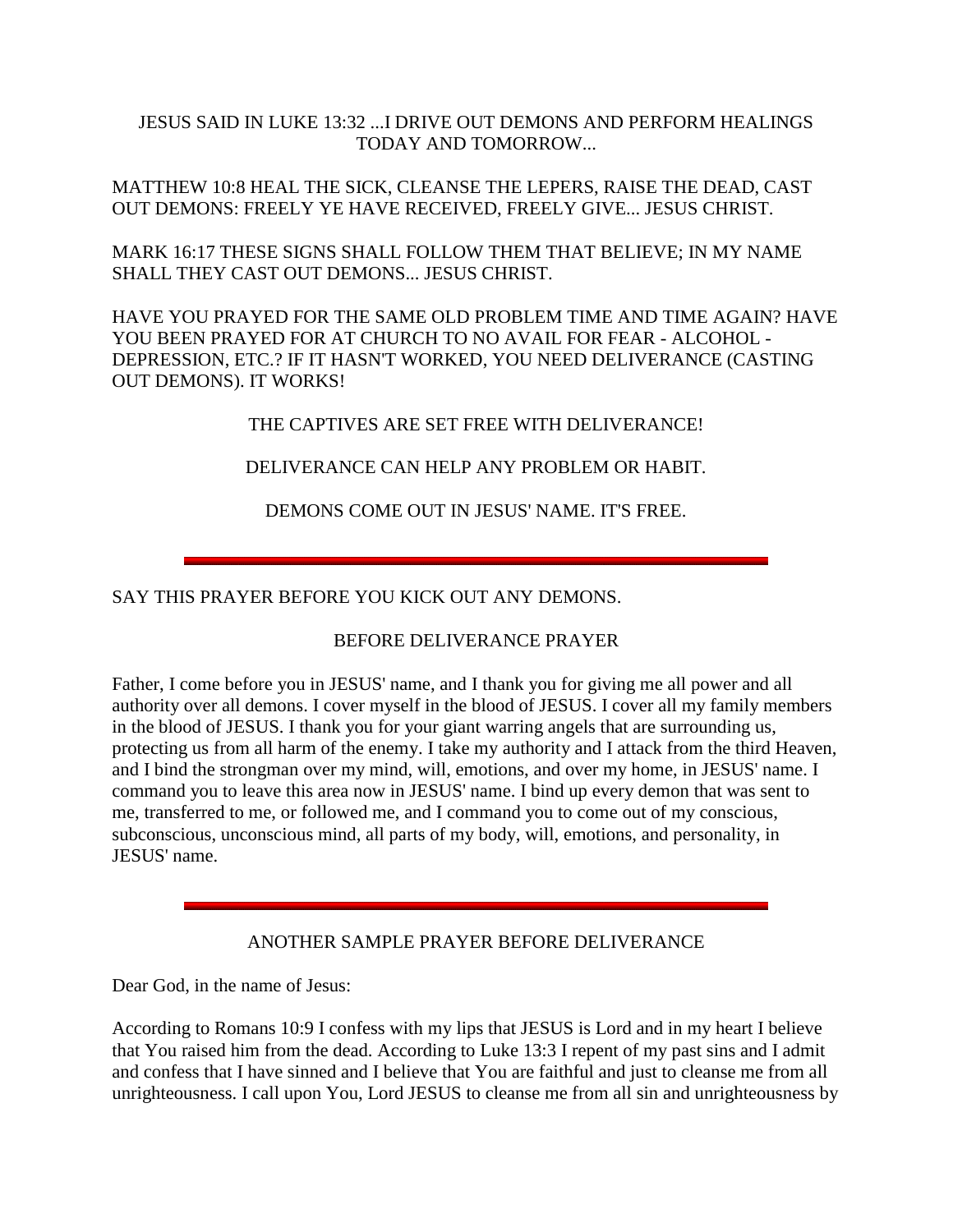Your Blood (1 John 1:7). And as Your word says in Romans 10:13 Everyone who calls upon the name of the Lord will be saved.

I confess and repent of occult practices such as (witchcraft, fortune telling, horoscopes, astrology, water witching, etc.)

I renounce all occult practices and satan and break all curses associated with those occult practices. According to Galatians 3:13 Christ purchased our freedom [redeeming us] from the curse [doom] of the Law [and its condemnation] by [Himself] becoming a curse for us, for it is written [in the Scriptures], Cursed is everyone who hangs on a tree (is crucified); Deut. 21:23.

I confess and repent of all sins listed in Deuteronomy 27 and 28 and break the curses associated with these sins.

I confess and repent of my iniquities and my father's iniquities according to Leviticus 26:40 and I break the curses associated with these iniquities.

I break and loose myself from all evil soul ties with my mother, father, brother, sisters, spouses, former spouses, former sex partners, pastors, churches, friends, etc.

Lord JESUS: I forgive my mother, father, brothers, sisters and anyone else who has ever hurt me, including all whites, blacks, indians, etc. Matthew 6:15, 18:21, 22, 35; Luke 11:4 (Lord's prayer).

I break and loose myself and my family from all curses that have been and are being placed upon me and my family, including any demons being sent to us: curses of witchcraft, psychic thoughts or prayers, ungodly intercessory prayers; all words spoken in anger, hurt, sorrow, or bitterness; all incense being burned for or against us, in JESUS' name. AMEN!

Iniquities are like the sins of the fathers.

## INIQUITIES

Leviticus 26:40 But if they confess their own and their fathers' iniquity in their treachery which they committed against Me - and also that because they walked contrary to Me

41 I also walked contrary to them and brought them into the land of their enemies - if then their uncircumcised hearts are humbled and they then accept the punishment for their iniquity,

42 Then will I [earnestly] remember My covenant with Jacob, My covenant with Isaac, and My covenant with Abraham, and [earnestly] remember the land.

A. Confess

B. Repent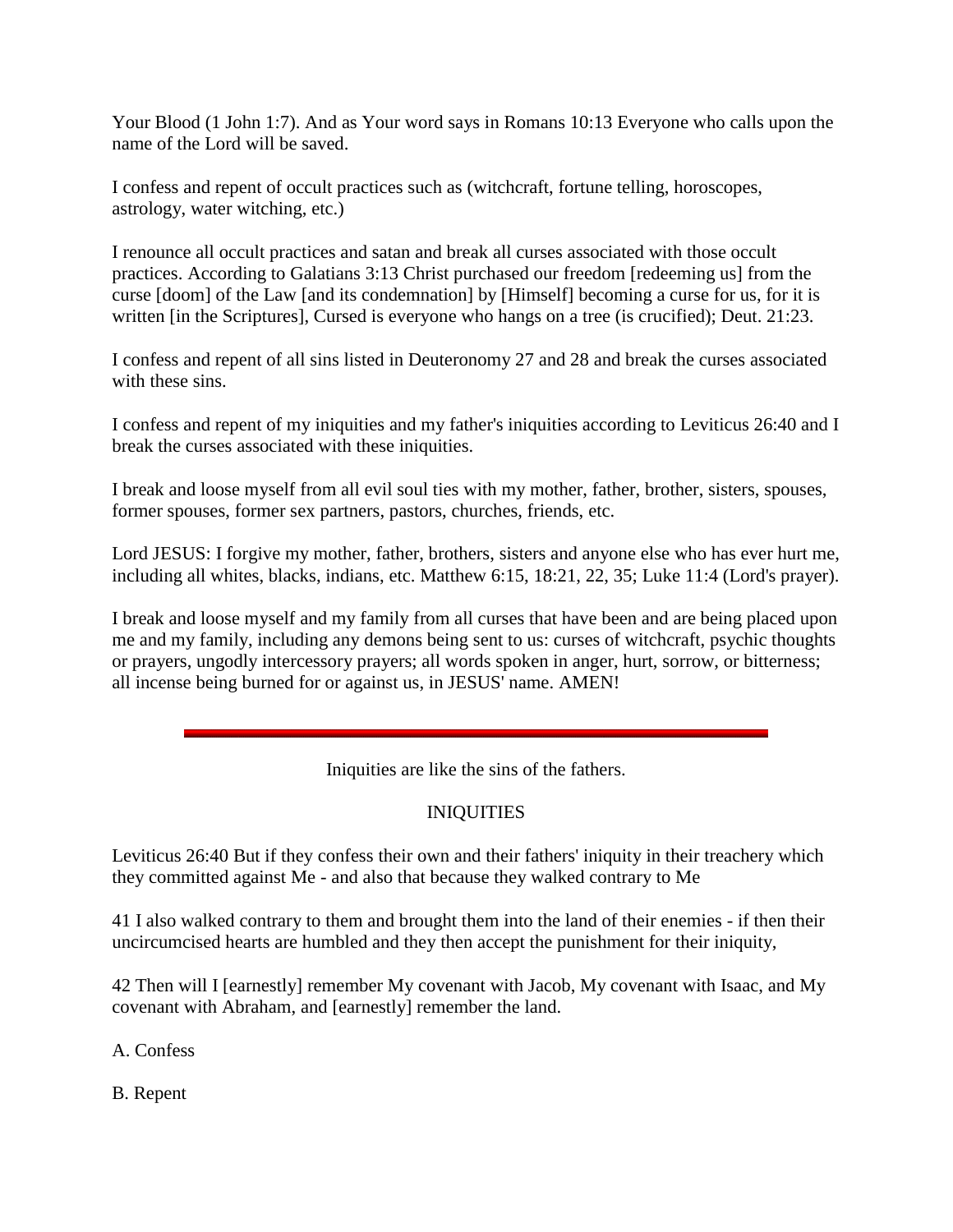C. Ask forgiveness OF:

1. Own iniquities

2. Ancestors' iniquities going back 4 generations (or further as the Lord gives discernment)

3. Spouses, former sex partners, and their ancestors' iniquities going back 4 generations

PRAYER:

## **CONFESSION**

Heavenly Father, I confess my iniquity of \_\_\_\_\_\_\_\_\_\_\_\_\_\_\_\_\_\_

I confess on behalf of my ancestors going back 4 generations their iniquity of . I confess on behalf of my spouse and my previous spouses and former sex partners and their ancestors going back 4 generations, for their iniquity of \_\_\_\_\_\_\_\_ \_\_\_\_\_\_\_\_\_\_\_\_\_\_\_\_\_\_\_\_\_\_\_\_\_.

## REPENTANCE

I repent of my iniquity of \_\_\_\_\_\_\_\_\_\_\_\_\_\_\_\_. I repent on behalf of my ancestors, spouse, previous spouses and former sex partners and their ancestors going back 4 generations, for their iniquity of \_\_\_\_\_\_\_\_\_\_\_\_\_\_\_\_\_\_\_\_\_\_\_\_\_\_\_\_\_.

## FORGIVENESS

Lord, I ask your forgiveness for my iniquity of \_\_\_\_\_\_\_\_\_\_\_. I ask your forgiveness on behalf of my ancestors, spouse, former spouses and former sex partners and their ancestors going back 4 generations, for their iniquity of \_\_\_\_\_\_\_\_\_\_.

## SOUL TIES

I break all evil soul ties with these people in JESUS' name

CURSES

Exodus 20:5 and 34:7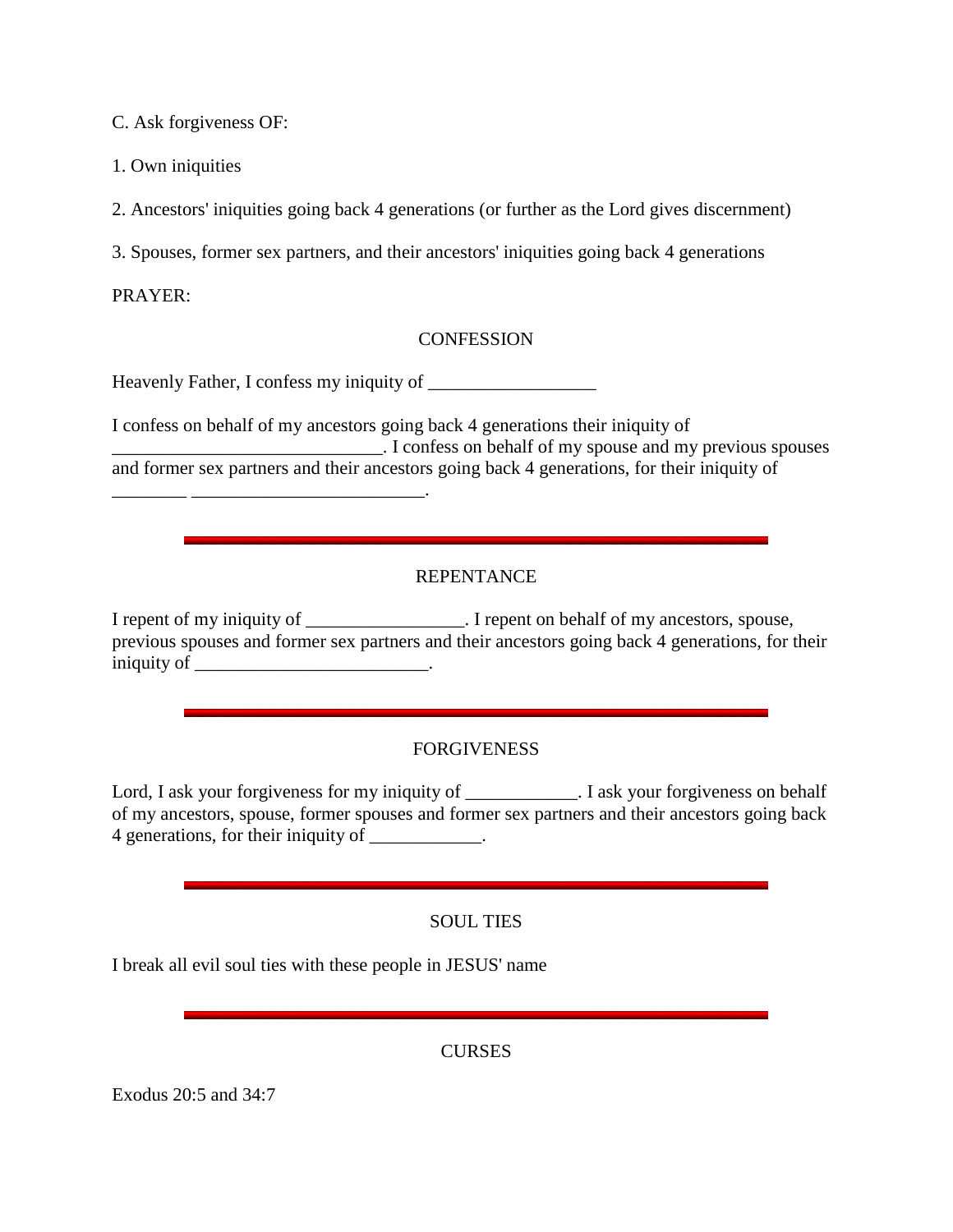Numbers 14:18

Deuteronomy 5:9; 11:26-28; 23; 27 and 28

Malachi 3:9

Confess, repent and ask for forgiveness of sins and iniquities.

Upon the authority of JESUS Christ, which I have as a Believer, and in the Name of JESUS and by the Power of His Blood I break the power of every curse due to sins and iniquities of

drunkenness, adultery, godlessness, faithlessness, idolatry, etc.

committed by:

ME

My Mother and Father (Name each)

My Aunts and Uncles (Name each)

(and all spouses and former sex partners)

All ancestors going back through the generations to Adam AND Eve.

I break the power of each one of these curses due to:

sins of drunkenness, etc.

as they fall upon:

ME

My wife or husband (Name)

Our children (Name each)

as they fall upon:

Former sex partners and their spouses and children and ancestors

as they fall upon:

My mother and father (Name each)

My brothers, sisters (Name each)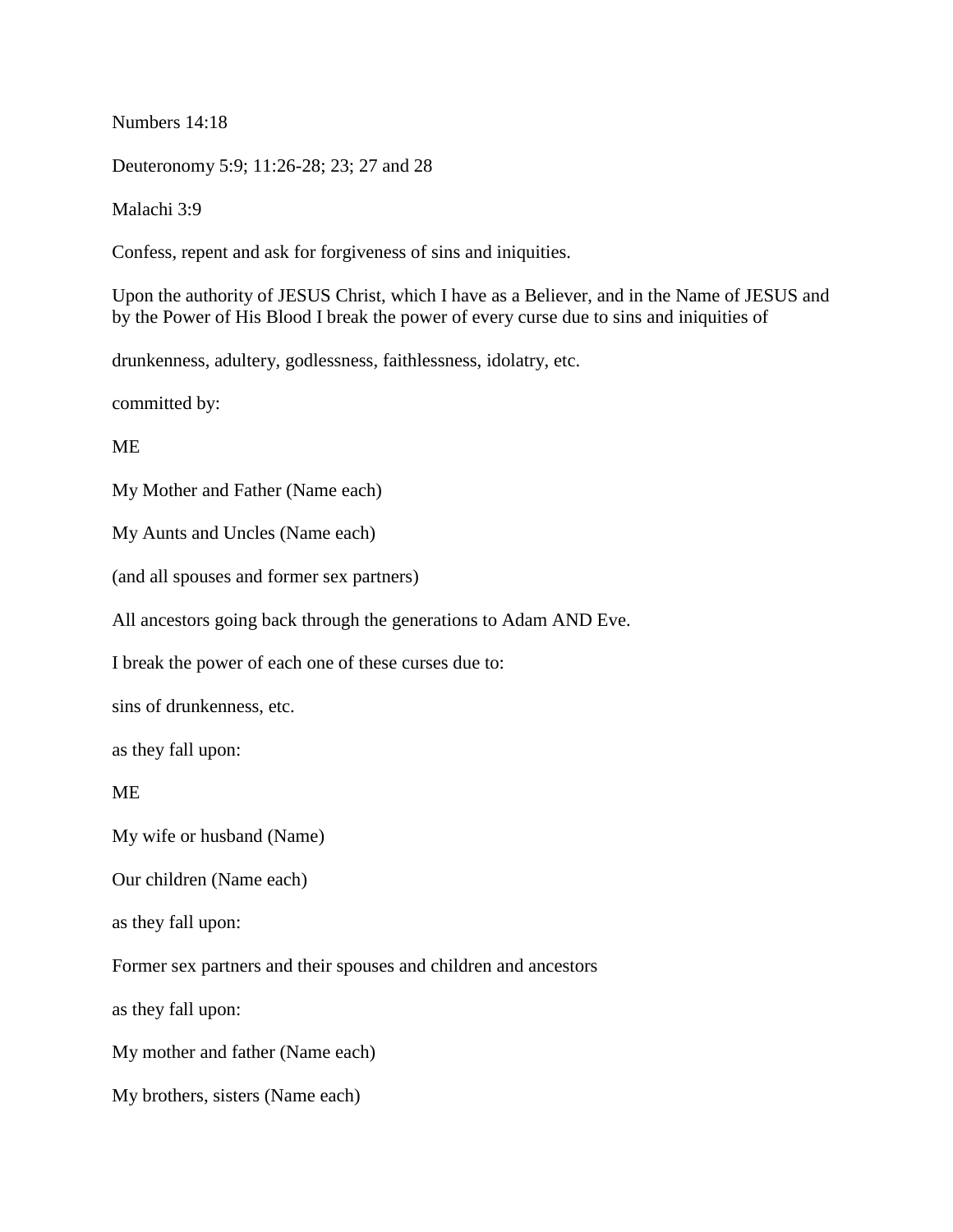My Aunts and Uncles (Name each)

My Cousins, their spouses and children (Name each)

By the power of the Blood of JESUS, I declare each of these curses due to sins of drunkenness to be broken and now powerless and of no effect, according to Galatians 3:13

I command all demons associated with these curses to come out in the Name of JESUS.

## WEATHER DEMONS

Believe it or not, but foul weather can be caused by demons, which means we have authority over them in that area too. Time and time again, we have prayed against the severe weather, and it either stops in its tracks or heads the other way. It must be noted, however, that if God wants to allow your neighbors property to be damaged, the storm will come through, but your property can be safeguarded, IF you are right with the Lord.

Job 1:19 tells us of a great whirlwind from the desert that killed Job's children.

Acts 27:14 tells us of a typhoon type wind that came upon Paul at sea.

In the Name of JESUS, I bind all demons that cause hail, excess heat and cold, lingering domes, fire, earthquakes, tornados, lightning, damaging winds, floods, hurricanes, bad weather of all kinds. I bind CHANGO, OXUN, EUROCLYDON, BAAL, SEIR, LEVIATHAN, HADADRIMMON, AMURR, BASILISK, and all others. Father, I ask you to send your warring angels (Matthew 26:53) into the heavenlies to do battle with these demons, to knock them off their thrones, take their crowns from their heads, and to write on their foreheads that they have been defeated by the Lord JESUS Christ. Father, I ask that you send the warring angels to block these demons from coming into our city, state, or county. I ask for warring angels to be placed around our property and home for protection from these demons. In JESUS Name, I cover my property, home, possessions and family in the Blood of JESUS. Amen.

#### SOME WEATHER DEMONS BY NAME

CHANGO - (prince) controls thunder, lightning, fire.

OXUN - god of thunder and lightning.

EUROCLYDON -east wind (Acts 27:14) Levant - a surge of the sea, raging, wave

BAAL - god of thunder

SEIR - prince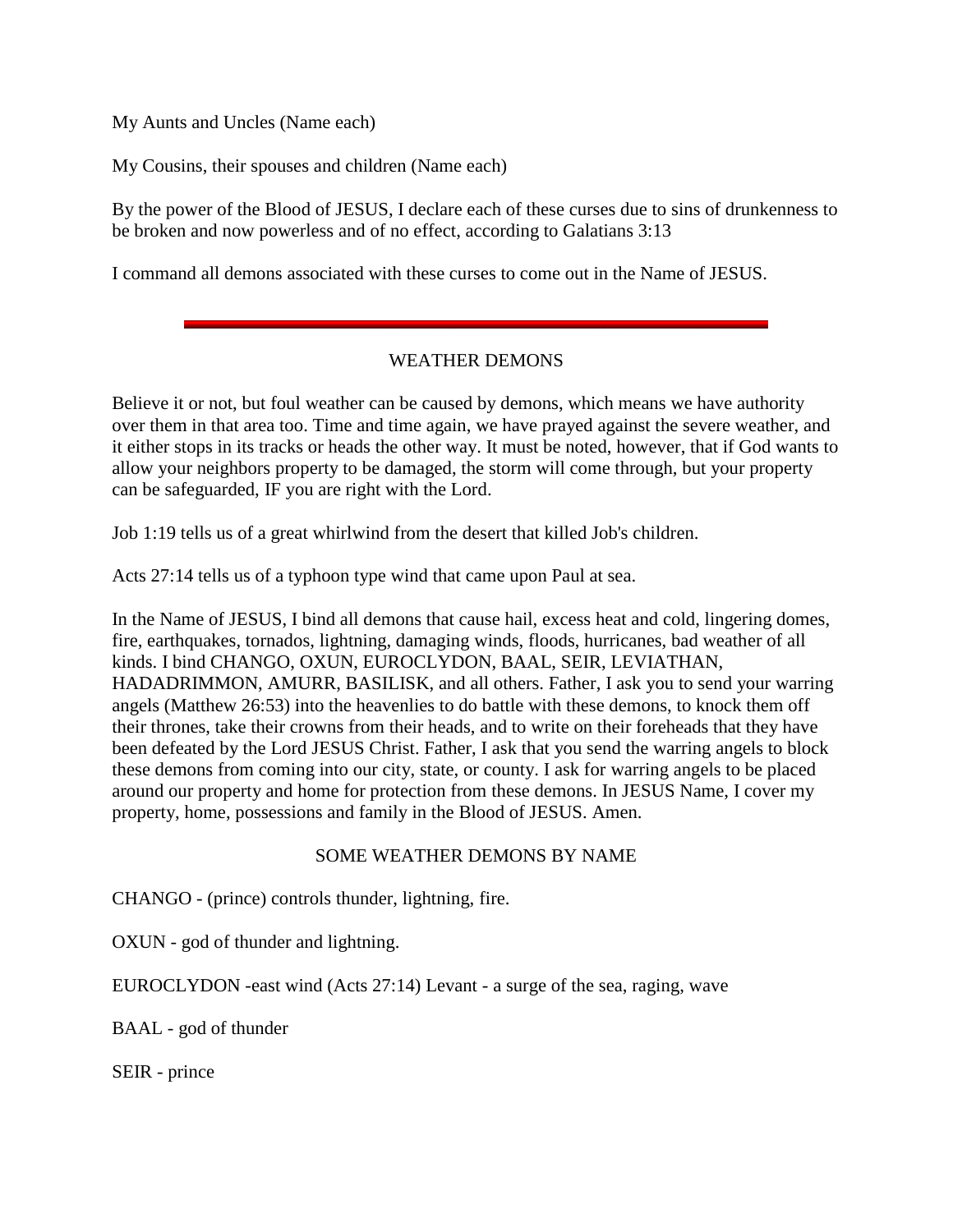LEVIATHAN - Job 41:1; Psalm 74:14; Psalm 104:26; Isaiah 27:1

HADADRIMMON - west semitic storm-god, thunder

AMURR - amorite storm god

HURRICANE - means god of evil

TORNADO

HAIL

LIGHTNING

FLOODING

WIND

**FIRE** 

EARTHQUAKE

BASILISK

## SENDING THE JUDGMENT OF GOD

These Scriptures, Deuteronomy 30:7, Psalm 109, 140, and Isaiah 54:17 are just four of many Scriptures that offer us some protection against people coming against us.

I personally know of a number of people who came against me, and met with terrible judgment from the Lord. One man use to make fun by saying frequently, seen any demons lately?, with a laugh. He unexpectedly was fired from his job, his wife divorced him, he was in an auto wreck that almost killed him, he turned into an alcoholic, and had a massive heart attack. A previous employer who tried to wrongly fire me lost a multi-million dollar contract for interfering with God's work. I've heard or read testimonies from some of you where God has intervened or judged on your behalf.

These kinds of things happen to people all the time. Sometimes it happens real quick, and sometimes it takes days, weeks, months, or even years before the judgment of God falls on them. If you are under a lot of attack, you may want to specifically pray these scriptures against someone. It is God's business when and how he deals with that person. If the person is innocent, nothing will happen to them. I make it a point to warn people, especially about Psalm 109, so they don't make fun or mock God's ministry of DELIVERANCE.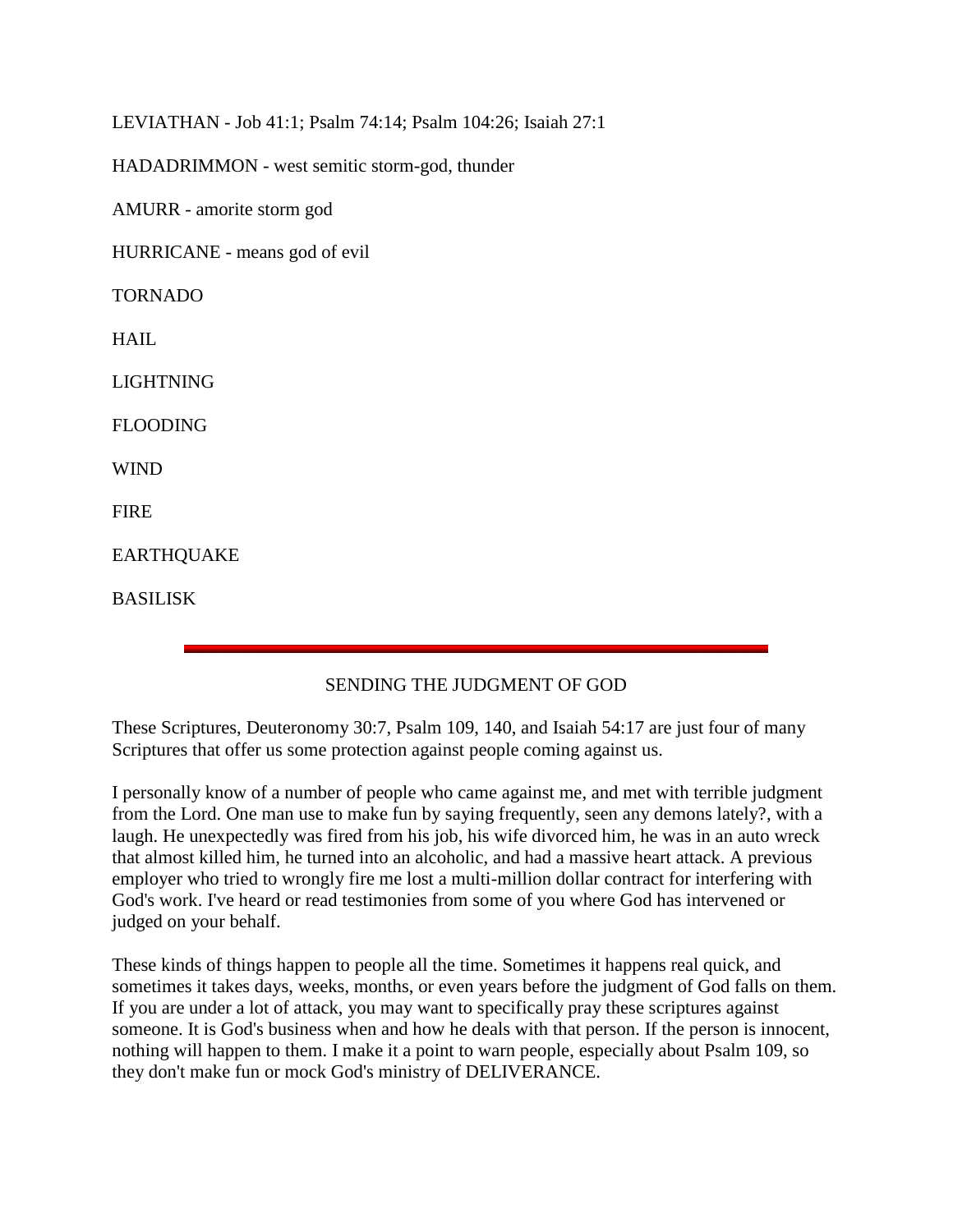This is not practicing witchcraft. We do not pray for bad things to happen to people. We rightfully pray to God. Once we have done this, it is God's business how he handles it.

I believe a person can avoid the judgment of God in these matters by repenting. The scriptures say, My people are destroyed for lack of knowledge.

Unfortunately, in my experiences, not having the knowledge of DELIVERANCE, did not keep the bad things from happening to people who came against me.

Pray - Father, in the name of JESUS I send the judgment of God to (name names). I pray Deuteronomy 30:7, Psalm 109 and 140, Isaiah 54:17, and any like Scriptures on them, and anyone else coming against us, in the name of JESUS.

## ANOTHER ANTI-WITCHCRAFT PRAYER

Father, In JESUS Name, I break and loose myself from all witchcraft curses and evil and demons being sent to me and my family. As your war club (Jeremiah 51:20-23) and weapons of war, I break in pieces the walls of protection that the satanists and witches have put up and I return the evil and demons back to them. Exodus 22:18 I send the judgment of God to the satanists and witches sending anything our way, in JESUS Name. I heap coals from the altar of God upon their foreheads in JESUS Name. I cover me and my family with the Blood of JESUS and ask for warring angels to be placed around us for protection. I break and loose us from psychic power, thoughts and prayers. I break and loose us from words spoken in hurt, anger, sorrow or bitterness. I break and loose us from the power of incense and candles being burned on our behalf. I break and loose us from ungodly intercessory prayers in JESUS Name. Amen.

## **FINANCES**

Father, In JESUS Name, I bind all demons that would cause me to have job failure or money failure. I bind all demons that would keep me from receiving all money, possessions, inheritance, jobs, promotions, bonuses or raises that are rightfully mine. In JESUS Name, I command the demons to return these to me sevenfold. Father, I ask that you send your angels out to gather these and bring them to me in JESUS Name. I loose the blessings of Deuteronomy 28 upon me in JESUS Name. Amen. (Note: having unicorns in your home or an Italian Horn can cause finance problems. This can be statues or anything else.)

HEALTH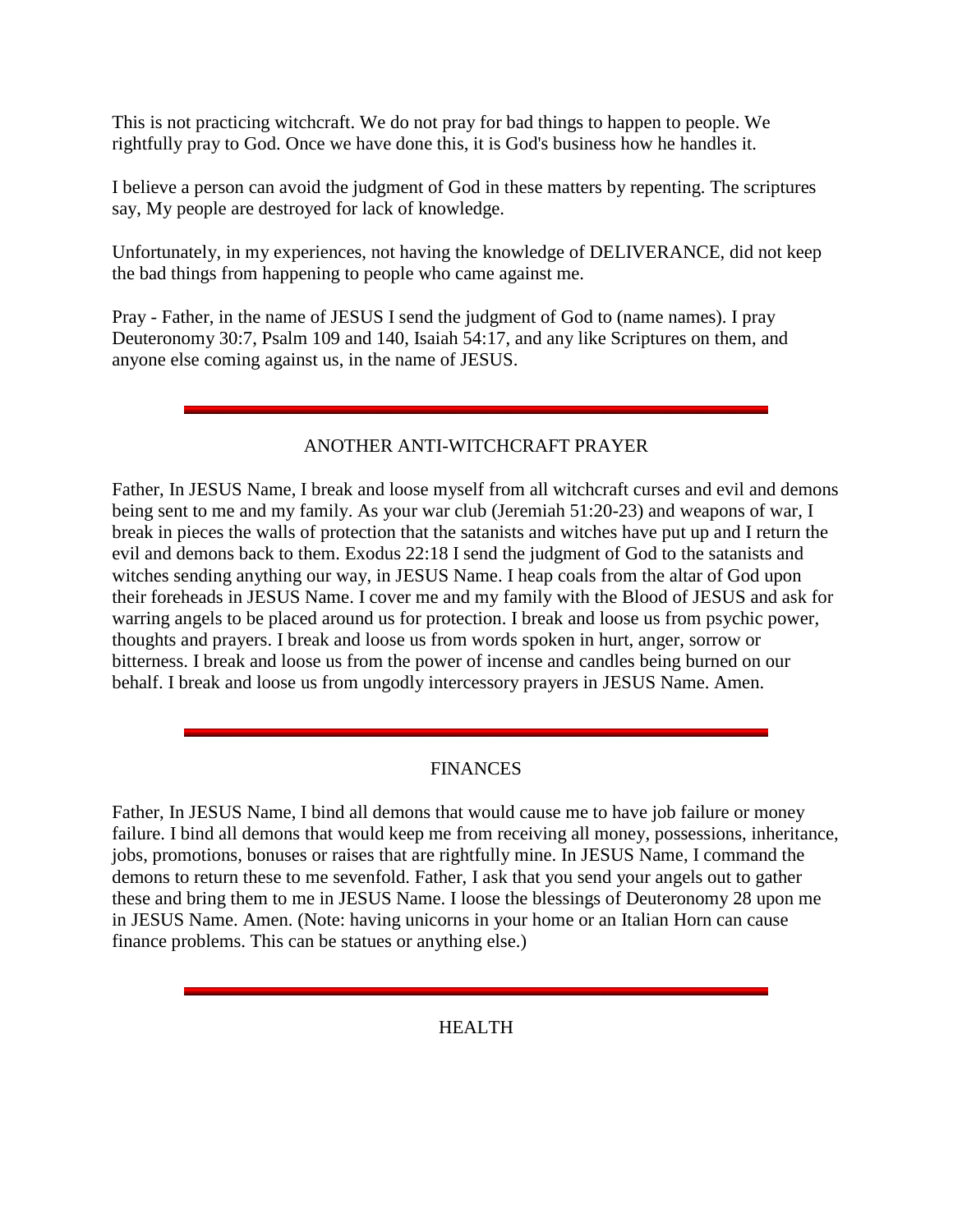Father, In JESUS Name, I bind all demons of infirmity, sickness, disease, illnesses of all kinds. I loose myself from these demons and I loose the healing virtue of JESUS Christ into my body. (Be sure and cast out all of these demons).

#### SLEEP

Father, In JESUS Name, I bind all demons of the night, nightmares, bad dreams, torment, sleeplessness, torture. I command these demons to loose me and come out of me, and I ask that you protect my mind while I sleep, in JESUS Name.

## SPIRITUAL WALK WITH THE LORD AND ANOINTING

Father, In JESUS Name, I ask for wisdom, knowledge, and understanding of Your Word. I loose the sevenfold Spirits of God in me in JESUS Name.

Be sure to anoint your home. Include all doors and windows, and bind the demons and command them to leave. You can do this in your office also.

# **SPIRITUAL WARFARE PRAYERS from the Moody Deliverance Manual**

WARFARE AGAINST TERRITORIAL SPIRITS

SCRIPTURE FOR PREPARING OURSELVES FOR WARFARE

Josh. 1:7-9 Only be thou strong and very courageous.

Neh. 1:4-7 Confess the sins of the children of Israel which we have sinned.

Prov. 28:13 Whoso confesseth and forsaketh them shall have mercy.

Dan. 9:3-6 We have sinned, and have committed iniquity, and have done wickedly.

Matt. 16:23 Get thee behind me, Satan: thou art an offence unto me.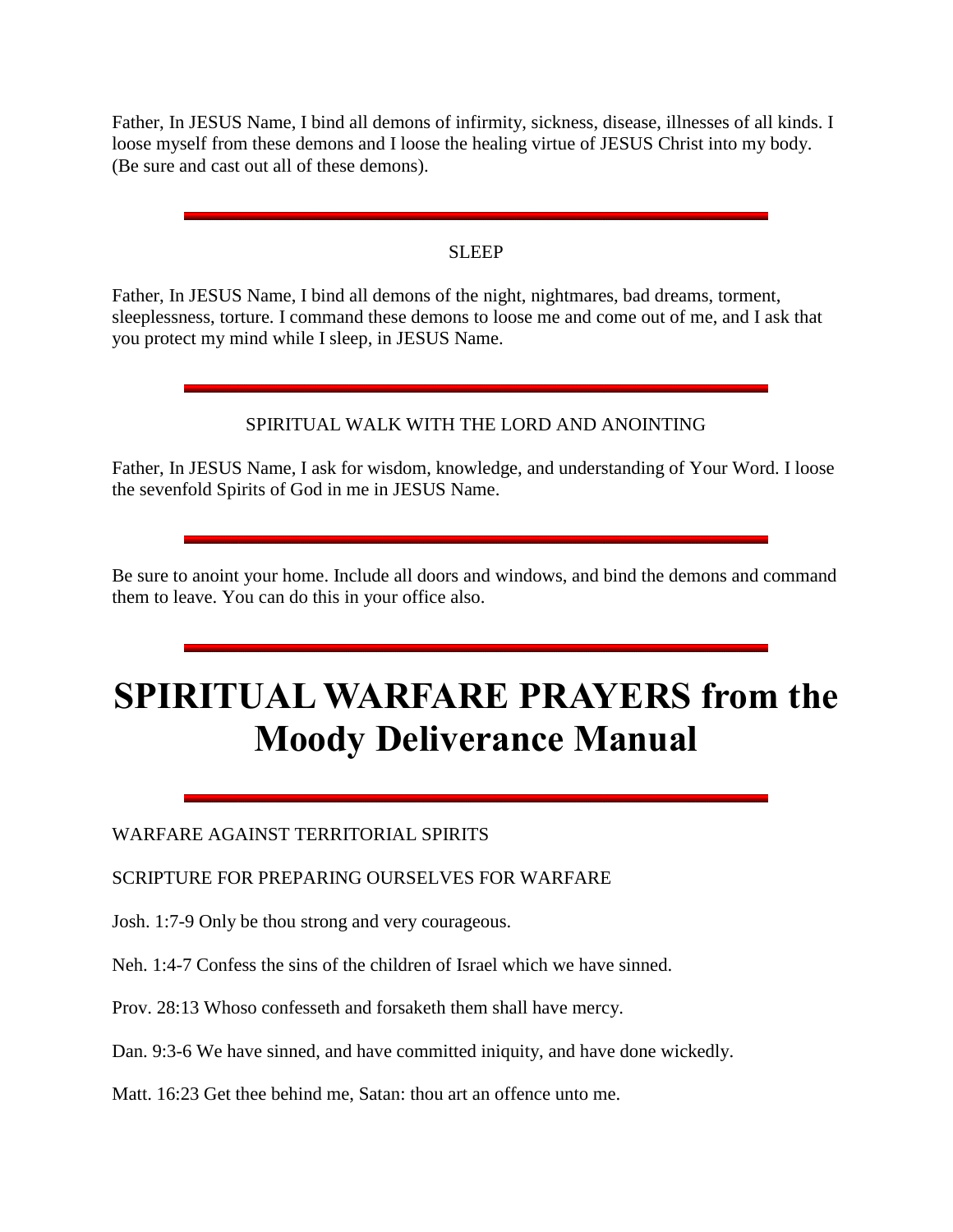Matt. 17:18-21 Howbeit this kind goeth not out but by prayer and fasting.

Matt. 18:32-35 If ye from your hearts forgive not every one his brother.

Luke 13:11-17 Whom Satan hath bound, lo, these eighteen years, be loosed.

I Cor. 3:16-17 If any man defile the temple of God, him shall God destroy.

I Cor. 12:8-10 To another discerning of spirits.

I Pet. 5:8-9 Walketh about, seeking whom he may devour.

I John 2:13-16 Lust of the flesh, lust of the eyes, and pride of life.

Rev. 20-:1-3 That he should deceive the nations no more.

#### OVERALL FOR PREPARING OURSELVES FOR WARFARE

1. Be led by the Holy Spirit after you have prepared yourself.

2. Summary: Leader: Teach - Minister - Counsel then Congregation: Self Discipline - Continue in Deliverance

3. Six Basic Steps To Your Deliverance

3.1 Identify your problems.

3.2 Forgive, pray and get yourself right with God.

3.3 Break the curses and soul ties on you and your descendants.

3.4 Cast out your demons.

3.5 Pray for healing of your soul and body.

3.6 Discipline your life by changing your way of thinking and acting.

4. Basis for Deliverance

4.1 Pray deliverance prayers.

4.2 Break away from ungodly people, religions, and organizations.

4.3 Break curses, soul ties, and demonic ties.

5. Ministry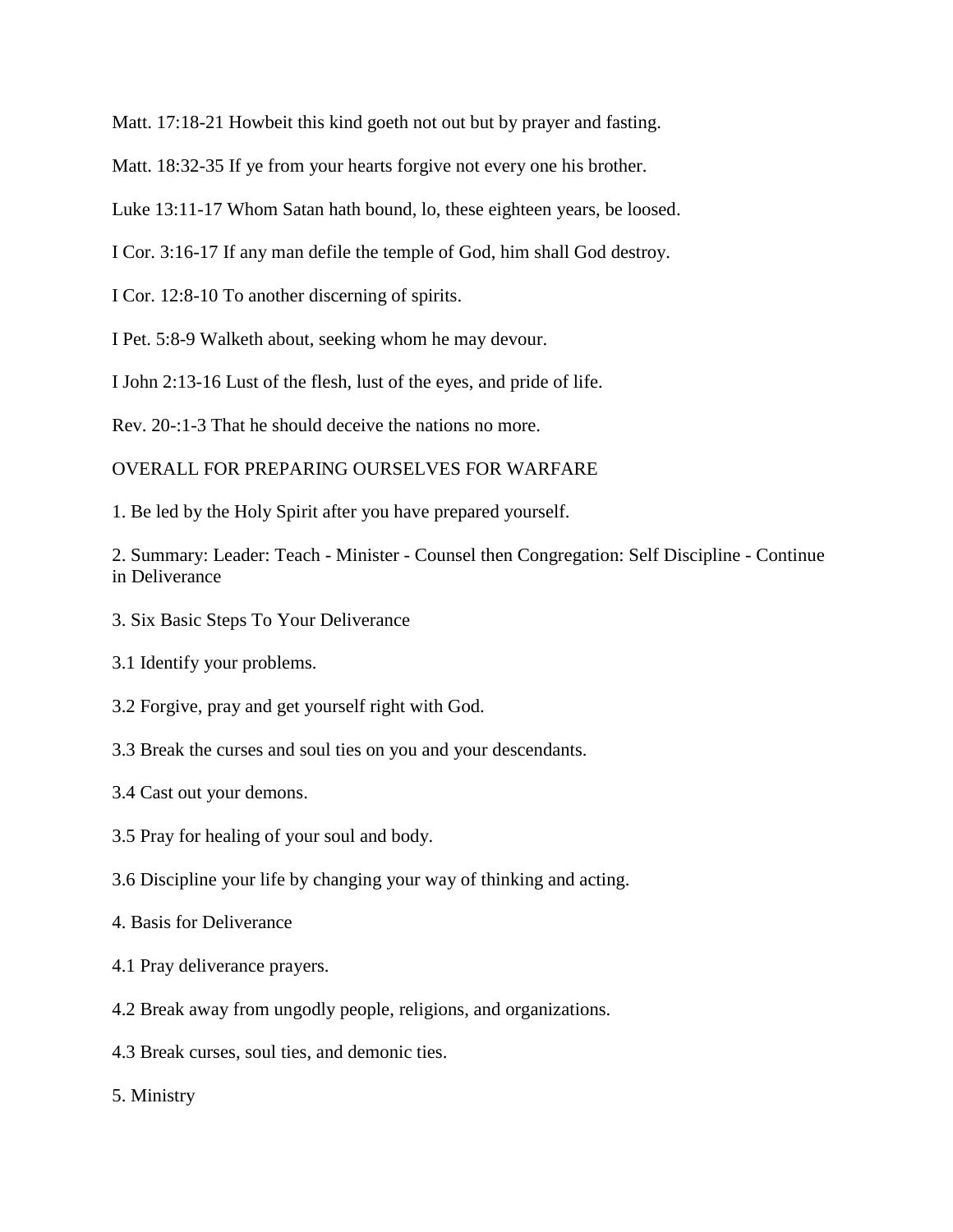5.1 Cast out demons.

5.2 Loose Godly spirits.

5.3 Read deliverance scripture.

6. Make positive confessions to God with His help.

7. Pray for healing of soul and body.

8. Five Steps To Cleaning Your House

8.1 Seven-way prayer of forgiveness - you forgive your ancestors, descendants and others; ask God to forgive and bless them. Ask God to forgive you; you forgive yourself for sins against your body. Ask forgiveness for spiritual adultery.

8.2 Break curses and soul ties from others (ancestors) and to others (descendants); break curses of psychic or Catholic prayers.

8.3 Clean out house of those objects or exorcise objects (you do this).

8.4 Anoint house with oil and cast evil spirits out of house (you do this).

8.5 Cast demons out of people that came in thru curses (optional); for mass deliverance, see Cursed Objects and Demon Infestation.

9. Clean your house and possessions of cursed objects.

10. Discipline your soul and body.

11. Continue study and practice of deliverance.

12. Continue to gain freedom and strength.

SCRIPTURE FOR WARFARE IN THE HEAVENLIES

Matt. 10:1 Power against unclean spirits, to cast them out.

Matt. 12:24-29 First bind the strong man and then we will spoil his house.

Matt. 16:18-19 And I will give unto thee the keys of the kingdom of heaven.

Matt. 28:18-20 All power is given unto me in heaven and in earth.

Mark. 11:22-23 He shall have whatsoever he saith.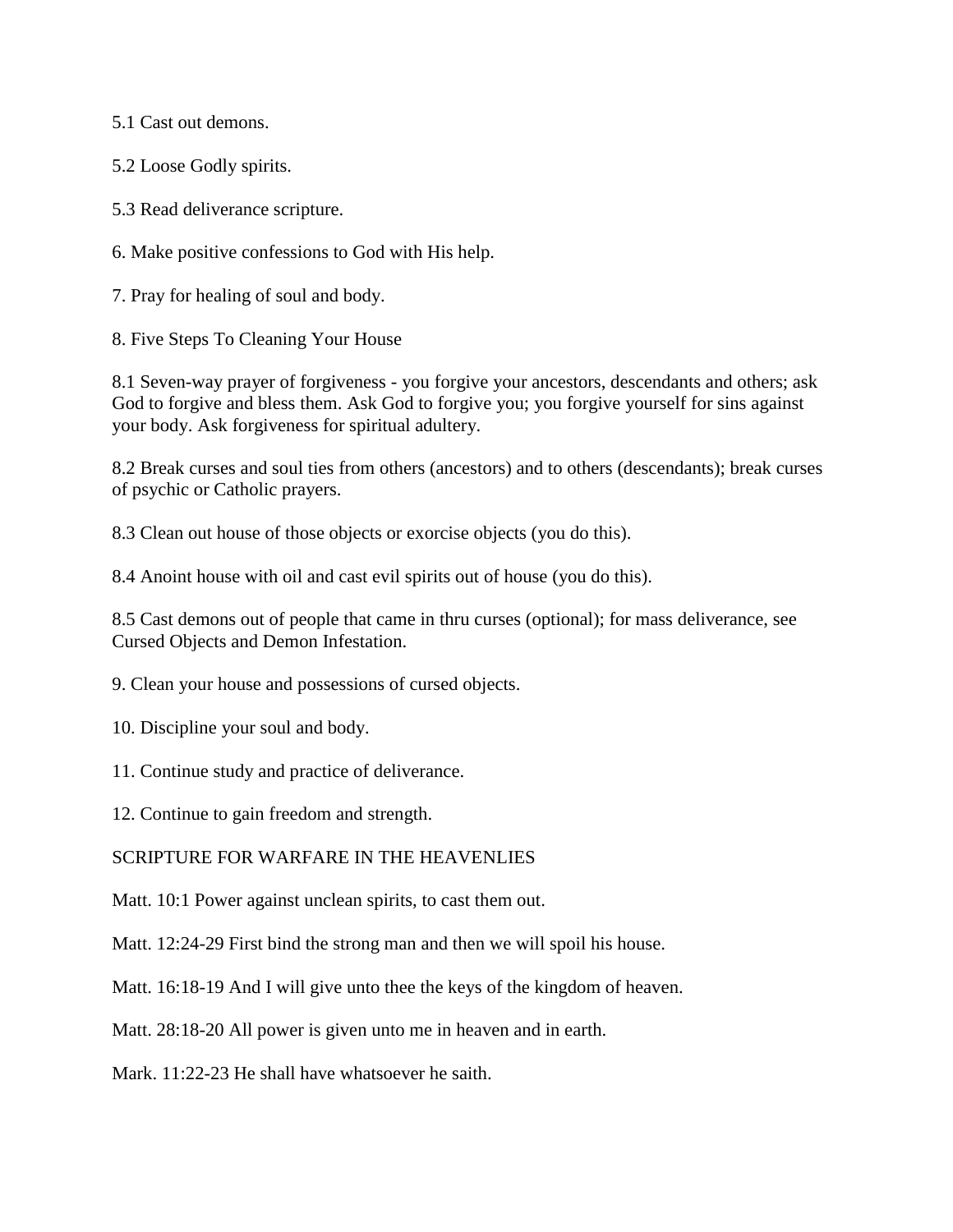Mark. 16:15-20 In my name shall they cast out devils.

Luke 9:1-2 Power and authority over all devils.

Luke 10:17-20 Even the devils are subject unto us through thy name.

Luke 11:21-22 He taketh from him all his armor wherein he trusted.

II Cor. 2:10-11 We are not ignorant of his devices.

II Cor. 4:3-4 God of this world hath blinded the minds of them which believe not.

II Cor. 10:3-6 Mighty through God to the pulling down of strong holds.

Eph. 1:19-23 Far above all principality, power, might, dominion and every name.

Eph. 2:6 Made us sit together in heavenly places in Christ Jesus.

Eph. 6:10-18 Against principalities, powers, rulers of the darkness of this world, spiritual wickedness in high places.

Col. 2:15 Having spoiled principalities and powers.

Heb. 1:13-14 Sent forth to minister for them who shall be heirs of salvation.

I John. 3:8 That he might destroy the works of the devil.

I John. 5:18-19 The whole world lieth in wickedness.

#### OVERALL FOR WARFARE IN THE HEAVENLIES

1. We wrestle against spiritual forces not against flesh and blood.

2. This is an organized kingdom with delegated authorities, world rulers and wicked spirits.

3. We must sound the trumpet, clothe ourselves for battle, take up our spiritual weapons, know our enemy, and attack.

4. Satan has limitations, methods of attack, and schemes. He temps us, accuses us, and deceives us.

5. Methods for disarming the strong man include researching the past, repenting of all sins, forgiving all others, recognizing God's purpose, ministering with compassion, praying with all prayer, and speaking to the mountain.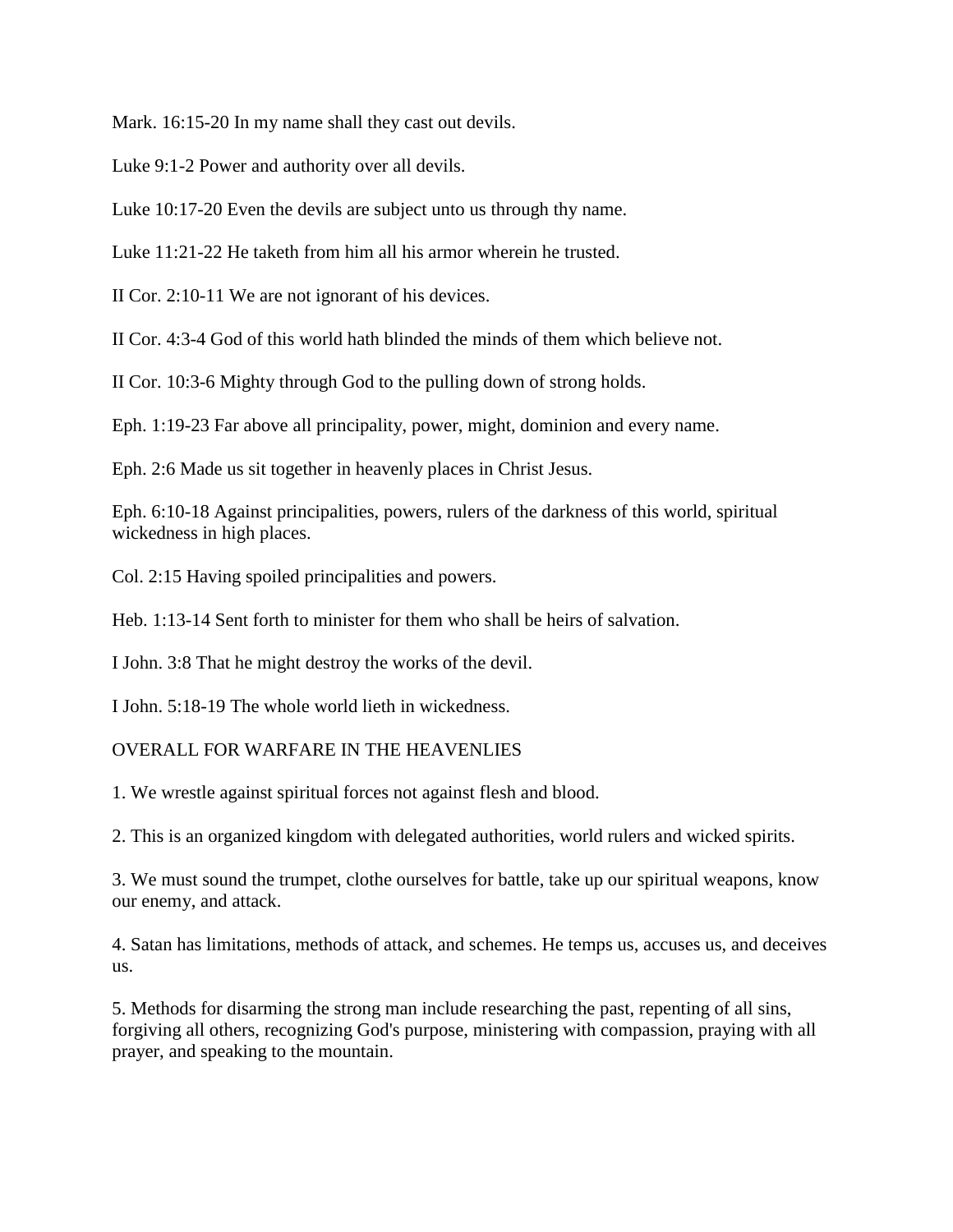6. The boot camp of spiritual warfare is in our local churches, working with the sheep, and ministering deliverance to them one by one.

7. Ground level warfare is casting demons out of people. Strategic level warfare is coming against territorial spirits.

8. God sets the battle plan.

9. We have the authority to pull down strongholds. It was given to The Twelve, The Seventy, and to The Church.

10. The warfare should be led by those who have spiritual jurisdiction over their territory.

11. We should pull down strongholds. We should bind and loose.

12. Christ's Church, through the exercise of her authority, can change the course of history.

13. You should continue in spiritual warfare until victory comes. Be prepared to wrestle with the enemy. Keep your faith. Remain steadfast in prayer and spiritual warfare.

14. Our strength in the Lord is derived through spiritual exercises: daily prayer and Bible Study, fasting, fellowship with other believers, praise, worship, our testimony, and walking in holiness.

15. We are dealing with principalities, powers, rulers of the darkness of this age, and spiritual host of wickedness in the heavenlies.

16. Wickedness includes perverseness, greed, witchcraft, occult, cults, false religions, New Age Religion, etc.

17. We must forgive everyone no matter what they did to us.

18. We must sanctify ourselves as individuals, and cleanse the Church corporately.

19. After we have cleansed ourselves, we simply speak to the principalities and powers in the authority of Jesus' Name.

20. Put aside jealousy, doctrinal questions, and other factors that separate Christians and churches from each other. Pull down ignorance, fear, and prejudice.

21. Help those who are bound by blindness, disease, poverty, and fear in the mental, physical, spiritual, and material areas.

DECLARATION AGAINST EVIL - Lead the congregation through this declaration.

SPIRITUAL WARFARE IN THE HEAVENLIES - Lead the congregation through these commands.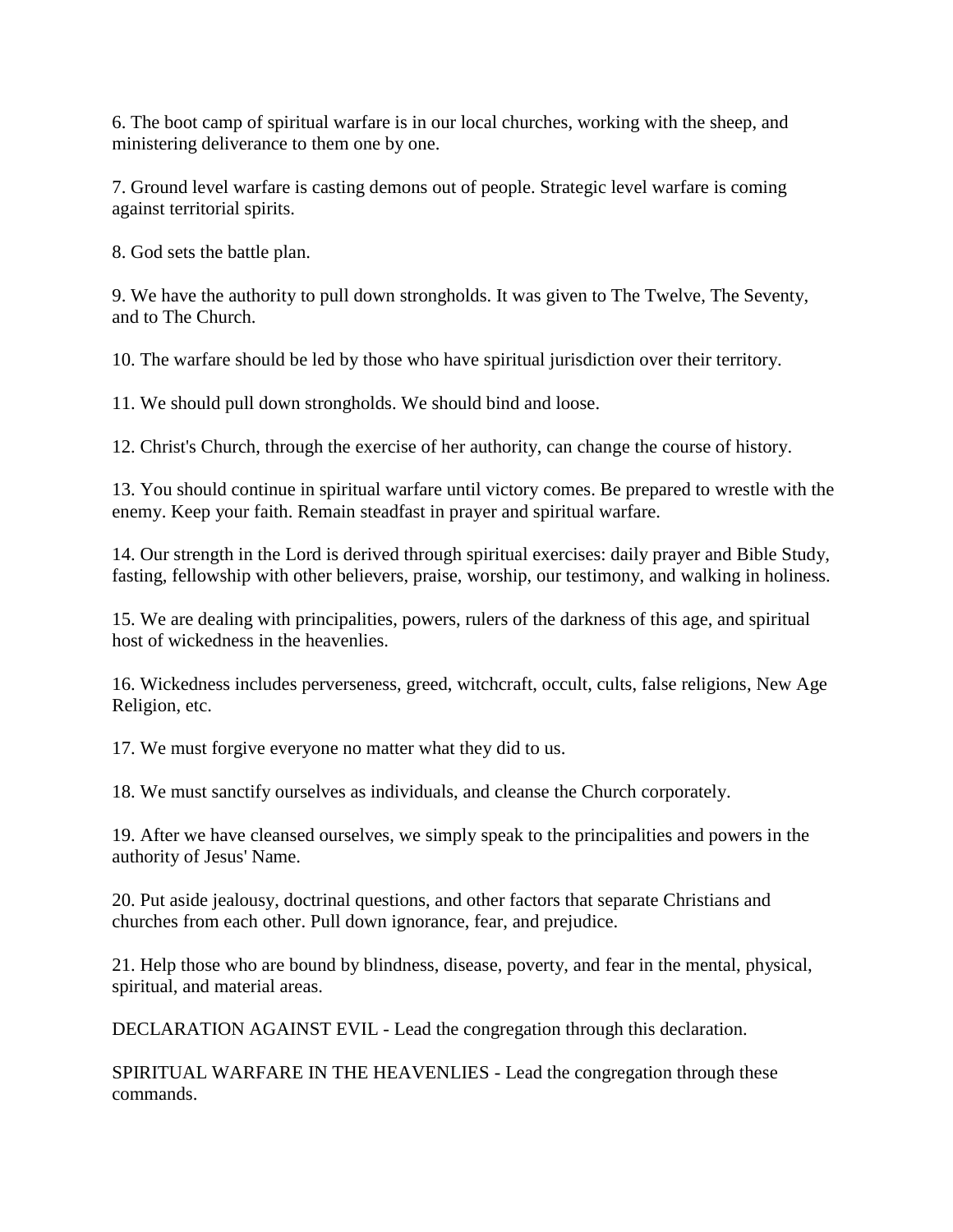TACTICS TO WIN THE WAR AGAINST SATAN Lead the congregation through these prayers and commands.

## APPLICATION OF SPIRITUAL WARFARE

1. Personalize commands for Bill and Peggy Goodson, and Jim and Mildred Coffey.

2. Personalize commands for Lake Hamilton Bible Camp: those who live here, work here, minister here, and come here to be ministered to.

3. Personalize commands for families, churches, ministries, counties, cities, nation, and world.

4. Cast out demons of infirmity spirits, and drug and medicine spirits.

5. Cast out infirmity spirits in Bill Goodson of pneumonia, heart attack, fluid in lungs, brain damage, drugs / medicines, and attack on organs and systems of the body.

## **REFERENCES**

1. Our Warfare Against Demons and Territorial Spirits by Frank D. Hammond

2. The Saints At War - Spiritual Warfare Series Volume I by Frank D. Hammond

## SPIRITUAL WARFARE IN THE HEAVENLIES

Far above all principality, and power, and might, and dominion, and every name that is named, not only in this world, but also in that which is to come (Eph. 1:21).

And hath raised us up together, and made us sit together in heavenly places in Christ Jesus (Eph.  $2:6$ ).

For we wrestle not against flesh and blood, but against principalities, against powers, against the rulers of the darkness of this world, against spiritual wickedness in high places. (Eph. 6:12)

Behold, I give unto you power to tread on serpents and scorpions, and over all the power of the enemy: and nothing shall by any means hurt you (Luke 10:19).

Seated in heavenly places, far above evil, having power over the enemy, we bind and cast down the demonic chain of command: Might, Thrones, Nobles, Kings and Princes over Kingdoms, Principalities, Dominions and Powers, Generals, Rulers, Captains, Centurions and Strongmen, Rulers of Darkness of this World and Spiritual Wickedness in High Places.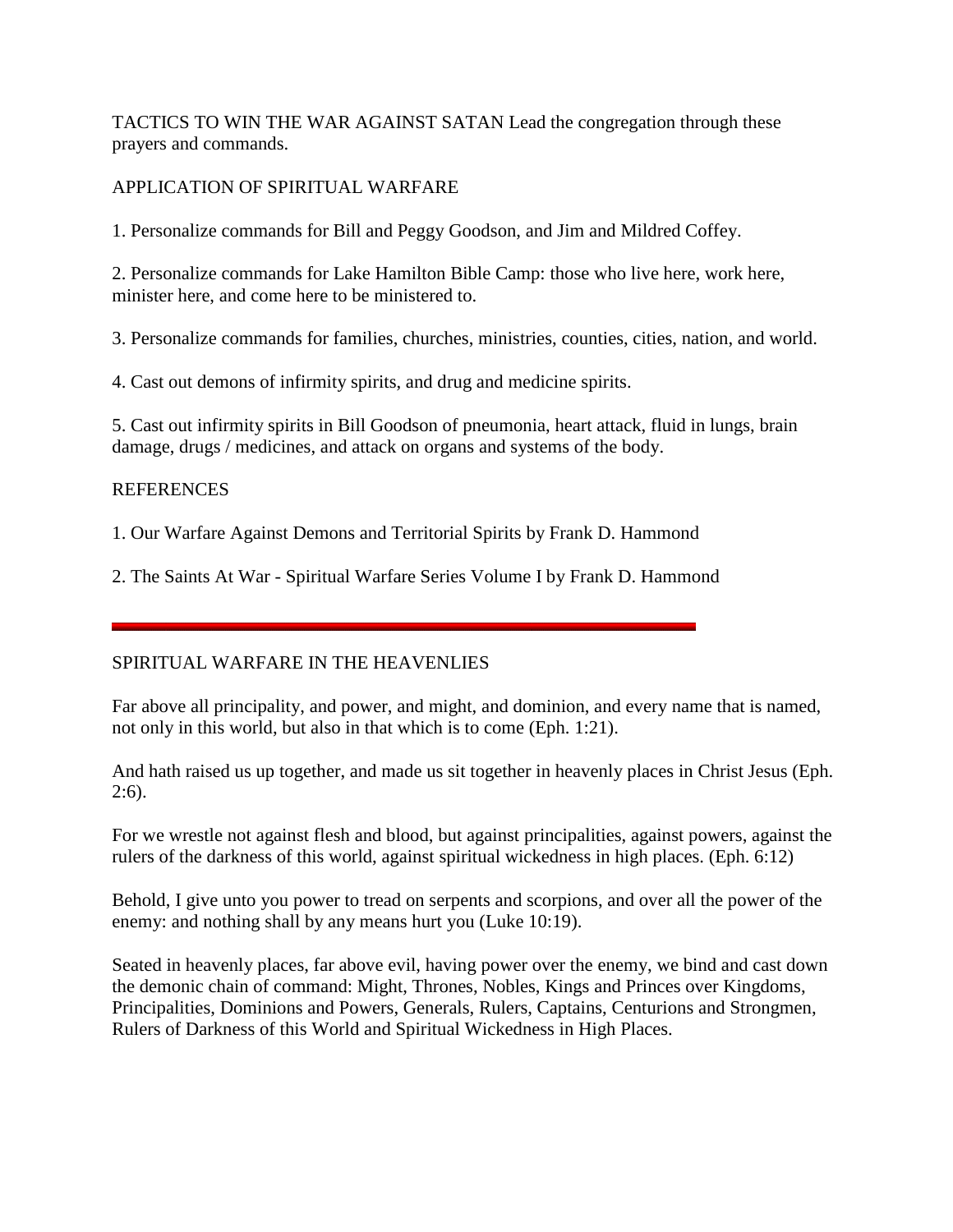We send legions of warring angels to attack. We lose the powers of God to do a mighty battle. We bind every force of evil and loose every force of good that we have the power and authority to do so. We break curses, vexes, hexes, spells and demonic ties.

We use every verse in the Holy Bible that wars against the demonic forces. We bind and loose spirits. We command civil war in Satan's Kingdom. We loose the Love of God, Price that Jesus Paid, Holy Spirit, Word of God, Blood of Jesus and Cross of Jesus against the forces of evil. All these things we do in the name of Jesus Christ, our Lord, Master and Savior, and for the Holy Trinity.

## DECLARATION AGAINST EVIL

Ye that love the Lord, hate evil: he preserveth the souls of his saints; he delivereth them out of the hand of the wicked.

Ps. 97:10

Through thy precepts I get understanding; therefore I hate every false way. Ps. 119:104

Hate the evil, and love the good, and establish judgment in the gate: it may be that the Lord God of hosts will be gracious unto the remnant of Joseph. Amos 5:15

I hate everything that God hates.

I hate sin and iniquity.

I hate Satan, demons and evil forces.

(The opposite of this declaration is that you love the above.)

## TACTICS TO WIN THE WAR AGAINST SATAN

Scripture

Verily, verily, I say unto you, He that believeth on me, the works that I do shall he do also; and greater works than these shall he do; because I go unto my Father. (John 14:12)

#### Opening Prayers

Forgive us for failure to align ourselves perfectly with God's will, known sin and rebellion, emotional stress and trauma, submissions to an ungodly cover, inherited curses, worldly art and music, ownership of unclean objects, failure to cleanse property and places; unforgiveness,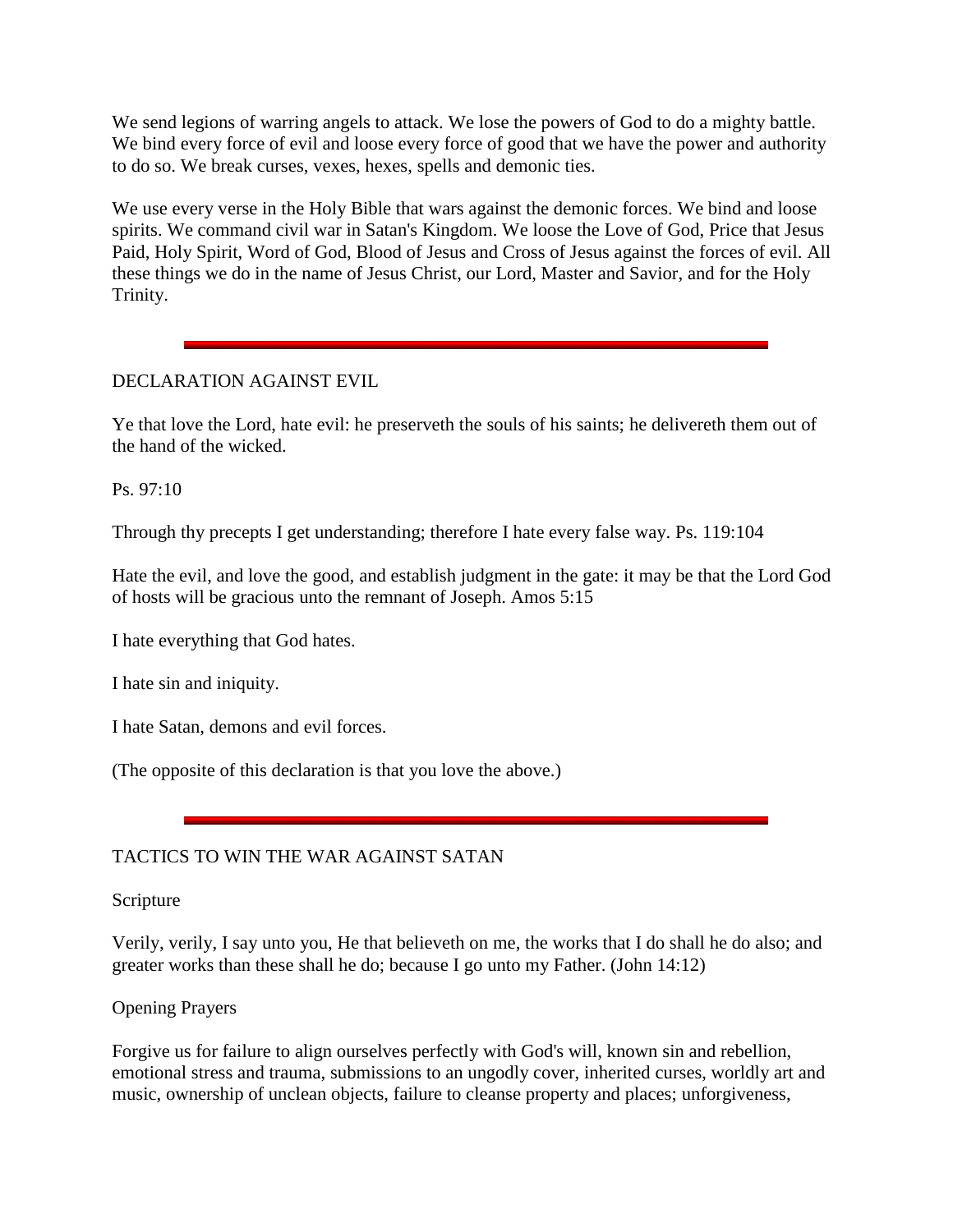idolatry or a lack of separation from the things of the world. We ask for forgiveness, confess contact with the occult, close doors to Satan, break curses, renounce psychic bondage, cut evil soul ties, loose the mind, restore the fragmented soul, confess sins of the fathers, surrender to Jesus, and renounce all evil.

## Commands

We return curses and demons back to the senders. We use our weapons against the kingdom of darkness. Satan we are closing every door that you may have opened in us from evil contacts. Jesus Christ became a curse on the cross for us and blotted out the handwriting of ordinances against us. We break the curses back to Adam and Eve, and destroy legal holds and grounds that the demons have to work in our lives.

We bind the spirits power and loose ourselves from their holds. We break demonic soul ties. We ask for the necessary spiritual gifts and especially the gift of discernment to minister to the people. We ask for the anointing of the Holy spirit and the authority of Jesus Christ. We have been given power and authority over Satan and his army.

We send angels with boxes to separately seal each demon in, chain and gag the demons, read scripture to the demons day and night, and fill the boxes with the Glory of God. We loose the angels to spin the demons minds round and round, to chase and harass, to bruise, crush and flatten the heads of the serpentine spirits, and to snip off the tails of the scorpion spirits.

We order the princes and rulers to be bound with chains and thrown down before the other spirits, and their foreheads to be written in red letters that Jesus Christ is my Lord. We command the lesser spirits to attack the traitors in the camp and throw them out. We release the spirit which attacked the Midianites in Gideon's day.

We command the demon's answers to stand up in the Judgment We send the warrior angels with swords to chain the rulers and throw the fire of God on them. We ask that the demons be cut into pieces and scattered over the dry places.

You are defeated by Jesus and must obey His commands. We adopt each other as spiritual sons and daughters, and cover them with the Compassion and Love of God. We use love as a weapon. We command the demons to manifest only as God permits. We use tongues of men and angels to expel demons.

We bind powers over our area, break assignments from powers in the heavenlies to demons in the people, and ask for legions of covering angels for protection. We bind the strong man and his spirits in everyone.

The Lord Jesus rebuke you. We command that you confess that Jesus Christ is your Lord. We ask for the leadership of the Holy Spirit. We anoint with oil symbolic of the Holy Spirit. We intercede for our loved ones.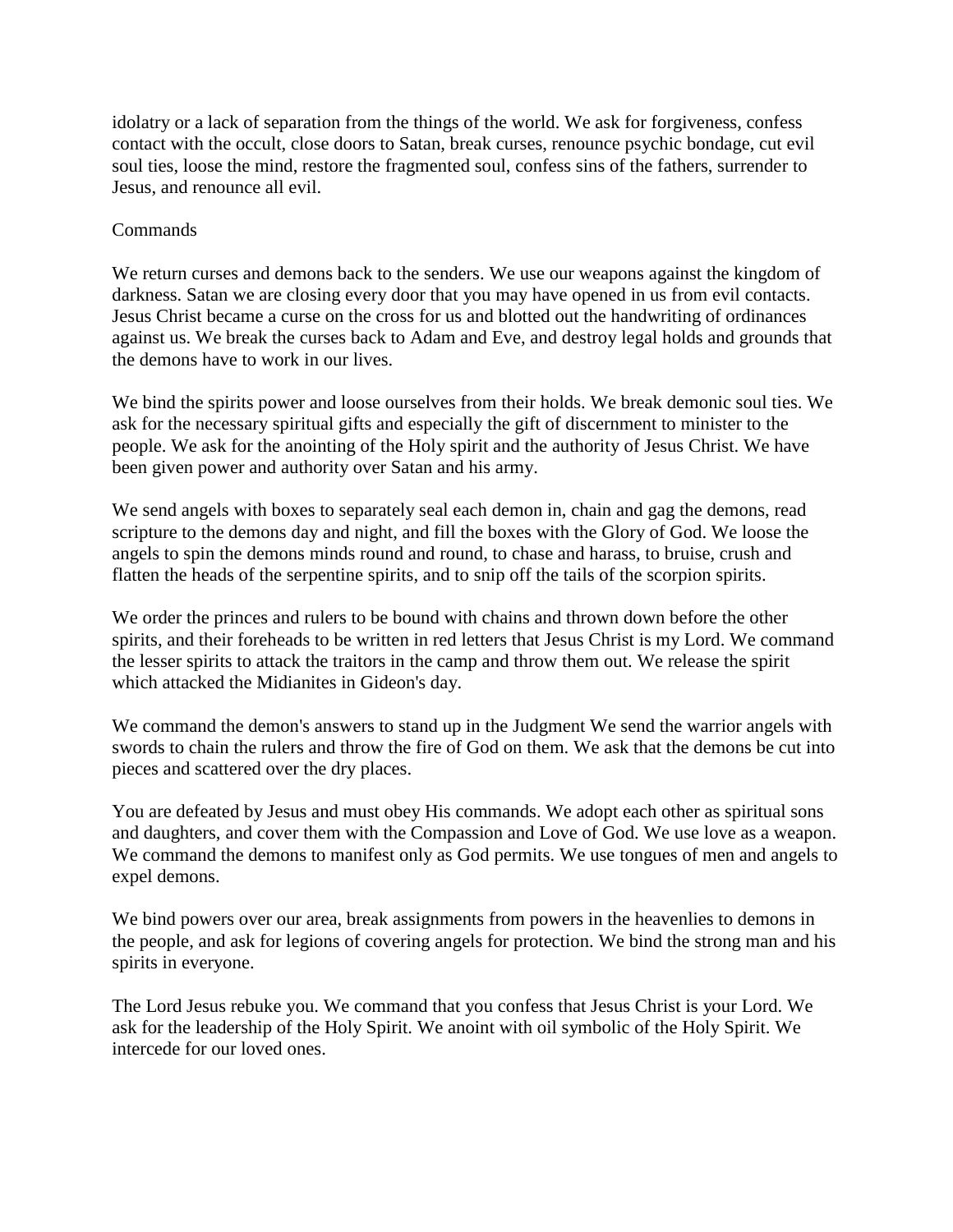We command the ruling spirits to cast out their underlings. We command the angels to assist in the work of deliverance as directed by God.

We break evil curses, vexes, hexes, jinxes, psychic powers, bewitchments, potions, charms, incantations, spells, witchcraft and sorcery. We break all cords, snares, controls and bondages. We ask that the Power of God be manifested. We command the demons to go to Tartarus with the fallen angels, or wherever Jesus sends them.

We use the Name of our Lord Jesus Christ and cover us with the Blood of the Lamb. We agree with The Covenant of the Blood. We use the Psalms as imprecations and pronouncements against the enemies of God, and call down the wrath of God upon spiritual foes. We will sing songs about the Blood of Jesus. We command that every knee to bow and tongue to confess that Jesus Christ is Lord.

We come against unholy spirits, fallen angels, demons, devils, empire of evil, and the entire Kingdom of Satan in humans and animals. We come against Councils, Principalities, Powers, World rulers, and Wicked spirits in Heavenly Places. We come against Chiefs and Kings, Princes, Kingdoms, Dominions, Generals, Rulers, Captains, Centurions, Strongmen, and Imps.

## Closing Prayers

We pray for healing from the works of the demons. We bind all remaining demons until they can be cast out or leave of their own accord. We ask angels to be stationed on our properties to guard us. We loose godly spirits from the Lord to operate in our lives. We agree to cleanse our beings, possessions and homes of unclean objects.

## HOW TO PRAY AND WHAT TO PRAY FOR

I pray for my own particular needs: salvation of family members, finances, healing, etc.

I pray for the needs of others and any special requests that have come in.

I pray for the work of local churches and especially Manna Baptist Church.

I pray for prayer groups.

I pray for world revival.

I pray for Israel. Pray for the peace of Jerusalem: May they prosper who love you (Psa. 122:6).

I pray that God's people will be ready for Christ's Second Coming (II Cor. 11:2).

I pray for ministries training laborers for the harvest. Jesus said, Therefore pray the Lord of the harvest to send out laborers into His harvest (Matt. 9:38).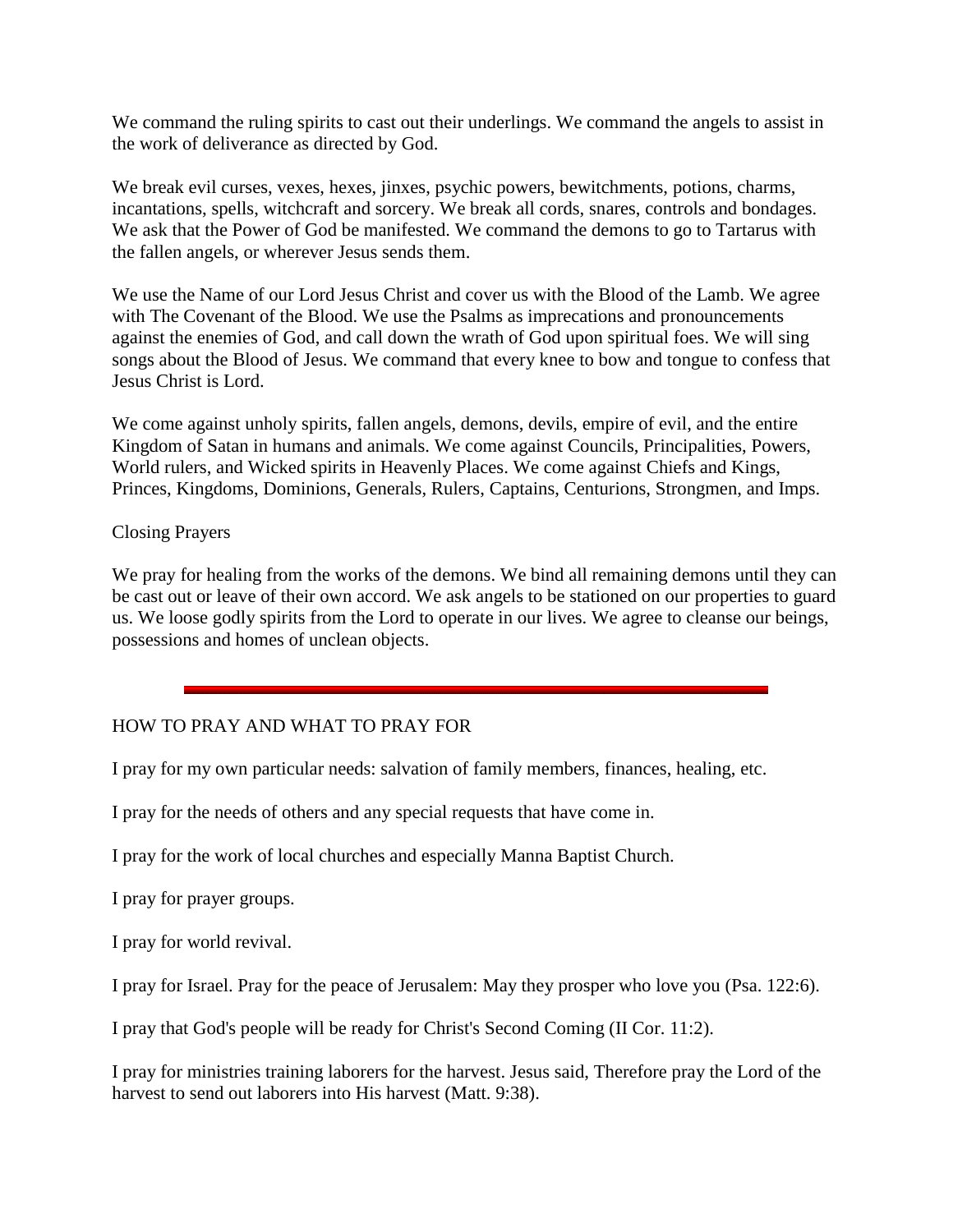I pray for kings and all who are in authority (I Tim. 2:2) and for the leaders of my country, that they will be providentially guided in their decisions.

## BY THIS I OVERCOME THE DEVIL

1. Through the Blood of Jesus, I am redeemed out of the hand of the Devil (Eph. 1:7).

2. Through the Blood of Jesus, all my sins are forgiven (Psa. 107:2).

3. The Blood of Jesus, God's Son, continually cleanses me from all sin (1 John. 1:7).

4. Through the Blood of Jesus, I am justified, made righteous, just as if I'd never sinned (Rom. 5:9).

5. Through the Blood of Jesus, I am sanctified, made holy, set apart to God (Heb. 13:12).

6. My body is a Temple of the Holy Spirit, redeemed, cleansed, by the Blood of Jesus (1 Cor. 6:19-20).

7. Satan has no place in, no power over me, through the Blood of Jesus and The Word of God (Rev. 12:11).

1. In Him (Jesus) we have redemption (deliverance and salvation) through His blood, the remission (forgiveness) of our offenses (shortcomings and trespasses), in accordance with the riches and the generosity of His gracious favor. Which He lavished upon us in every kind of wisdom and understanding (practical insight and prudence) (Eph. 1:7-8).

2. Let the redeemed of the Lord say so, whom He has delivered from the hand of the adversary (Psa. 107:2).

3. But if we (really) are living and walking in the Light, as He (Himself) is in the Light, we have (true, unbroken fellowship with one another), and the blood of Jesus Christ His Son cleanses (removes) us from all sin and guilt (keeps us cleansed from sin in all its forms and manifestations) (1 John. 1:7).

4. Therefore, since we are now justified (acquitted, made righteous, and brought into right relationship with God) by Christ's blood, how much more (certain is it that) we shall be saved by Him from the indignation and wrath of God (Rom. 5:9).

5. Therefore, Jesus also suffered and died outside the (city's) gate in order that He might purify and consecrate (sanctify) the people through (the shedding of) His own blood and set them apart as holy (for God) (Heb. 13:12).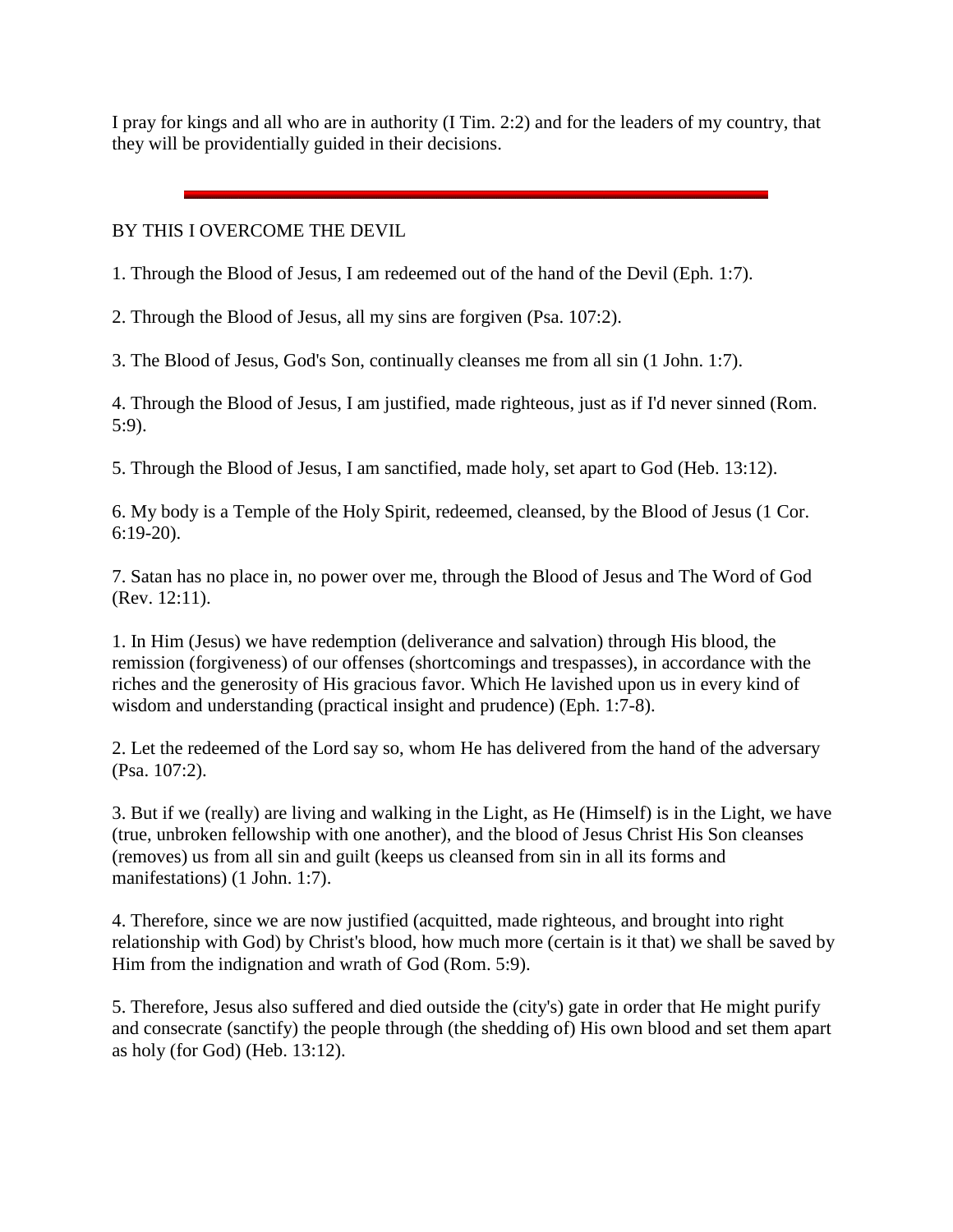6. Do you not know that your body is the temple (the very sanctuary) of the Holy spirit Who lives within you, Whom you have received (as a Gift) from God? You are not your own.

You were bought with a price (purchased with a preciousness and paid for, made His own). So then, honor (your) God and bring glory to Him in your body (1 Cor. 6:19-20).

7. And they have overcome (conquered) him by means of the blood of the Lamb and by the utterance of their testimony, for they did not love and cling to life even when faced with death (holding their lives cheap till they had to die for their witnessing).

## GENE'S DAILY PRAYERS

## PRAYER OF THANKSGIVING

Our Dear Heavenly and Gracious Father, thank you for divine health: mental, physical, spiritual and material for us.

Thank you for all blessings known and unknown, and for showering down blessings on us so great that we can not receive them. Thank you for the complete restoration of our bodies. For its in Jesus Name we pray. Amen.

## PRAYER AT THE BREAKFAST TABLE

Our Dear Heavenly and Gracious Father, thank you Lord for a good day, for protecting us against powers, principalities, evil forces in this world and spiritual wickedness in high places. Now Lord, we apply the blood over and bind Satan away from us, Marie, Nathan, Nat and Natasha, our jobs and our clients, Manna Baptist Church, Lake Hamilton Bible Camp, Chapel on the Campus, A " E Testing, our possessions and everything that we have any part in. Lord send your angels to minister unto us, build a ring of Holy Ghost Fire around us and cover us with Your Blood. We pray for the United States of America and Israel, the Christians and the Jews, the churches that worship Jesus in spirit and truth.

We ask for courage, understanding, wisdom and strength. We pray especially for the leaders and ask a double portion for our families. We ask divine favor with You in accordance with the Holy Word of God, with each other and those we come into contact with today. We confess that this is the day that the Lord has made. We will rejoice and be glad in it for God has not given us a spirit of fear but of power, love and a sound mind. He that is in us is greater than he that is in the world. If God be for us, who can be against us? You have given us power over all the power of the enemy and we intend to exercise it by the leadership of the Holy Spirit. Now Lord, we ask that you lead, guide, direct and protect us. Let us walk in your perfect will; we yield ourselves to you today. We thank you for our food, clothing and shelter, for everything that you have done for us known and unknown. We ask you to bless this food to our bodies, purify and cleanse it so that our temples will be fit for the Holy Spirit to reside in. All these things we ask in the Blessed Name of Jesus Christ, our Lord, Master and Savior.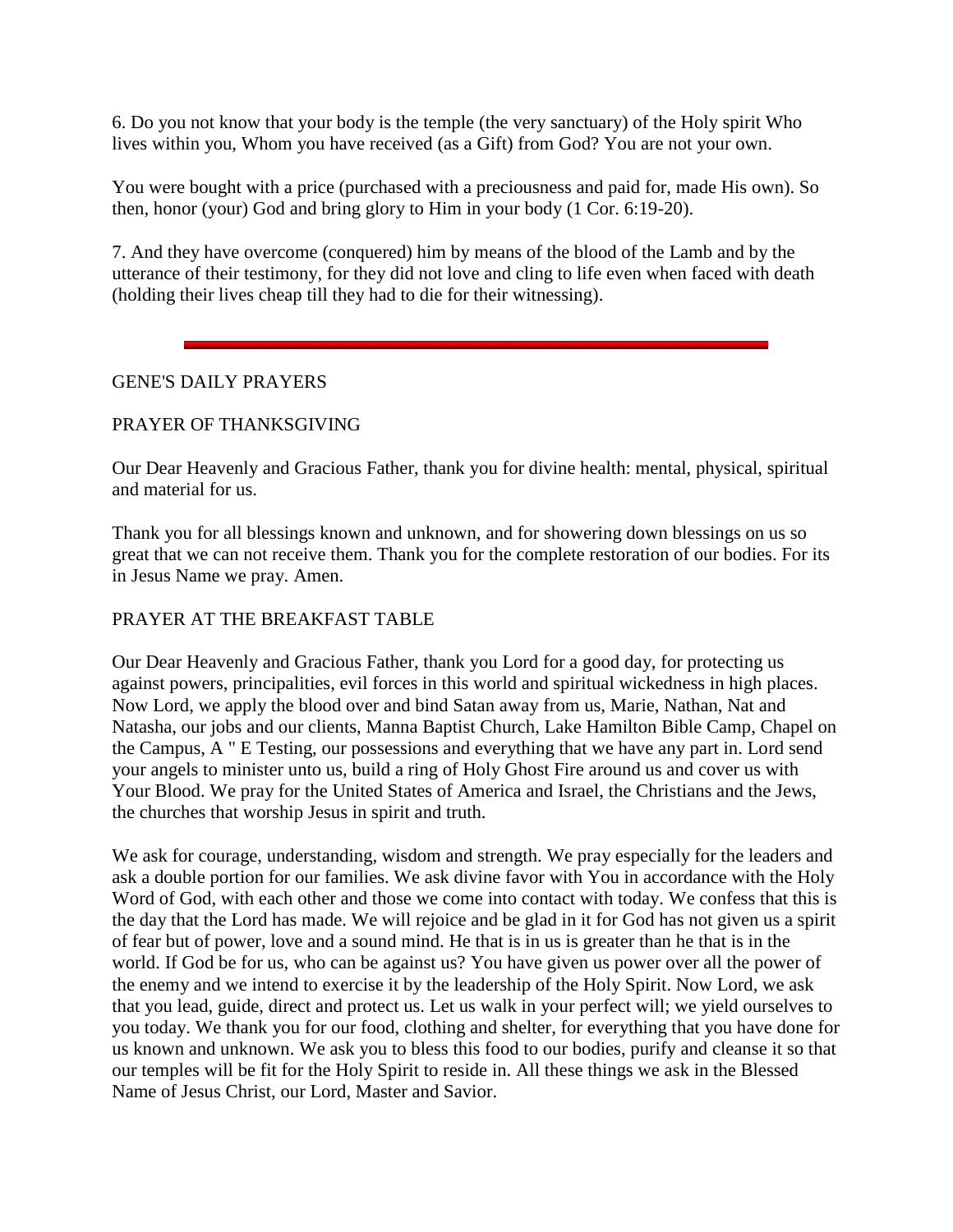#### Amen.

#### PRAYER FOR THE DAY

Dear Lord, we ask you to forgive us of our sins, teach us and show us so that we will be pleasing in your sight. We pray for ourselves, Marie, Nathan, Nat and Natasha, this day and the leadership of the Holy Spirit. We thank you for each other, this day and most of all for You. We pray for our relatives and friends, our Christian brothers and sisters.

We pray for those who labor in the field of deliverance, for their families, churches and ministries that You would give them a triple-fold portion of courage, understanding, wisdom and strength. We pray for the Army of the Lord that it would grow strong and mighty and be valiant and do exploits in the Name of Jesus Christ. We pray that deliverance would come to the forefront of Christianity. We pray for those that we have ministered to, for their families, churches and ministries that they would go on with the Lord. We pray for all men everywhere that they would come into the saving knowledge of Jesus Christ. We pray for Manna Baptist Church: Butch and Lois; Lake Hamilton Bible Camp: Glen and Erma; Chapel on the Campus: Donald and Mary. We pray for the five-fold ministry, for their families, churches and ministries. We pray for A " E Testing and for our business. We pray Your Blessings on these. We bind up all powers, principalities, evil forces in this world and spiritual wickedness in high places. We lose the powers of God: warring angels, ministering angels, Holy Spirit and the Seven-Fold Spirit of God to come down and do a mighty battle on earth today. We bind up every force of evil and loose every force of good that we have the power and authority to do so in Jesus' Name. We thank you Lord for power and authority over the enemy, and the use of the Name of Jesus Christ for its in His Name we pray. Amen.

#### PRAYER IN A RESTAURANT

Our Dear Heavenly and Gracious Father, thank You Lord for this food. Bless, purify and cleanse it so that we can be fit temples for the Holy Spirit to reside in. We break any curses on it and eat it with thanksgiving. For it's in Jesus' Name we pray. Amen.

#### THE LORD'S PRAYER

Our Father which art in heaven, Hallowed be thy name.

Thy kingdom come, Thy will be done in earth, as it is in heaven.

Give us this day our daily bread.

And forgive us our debts, as we forgive our debtors.

And lead us not into temptation, but deliver us from evil:

For thine is the kingdom and the power, and the glory, for ever. Amen.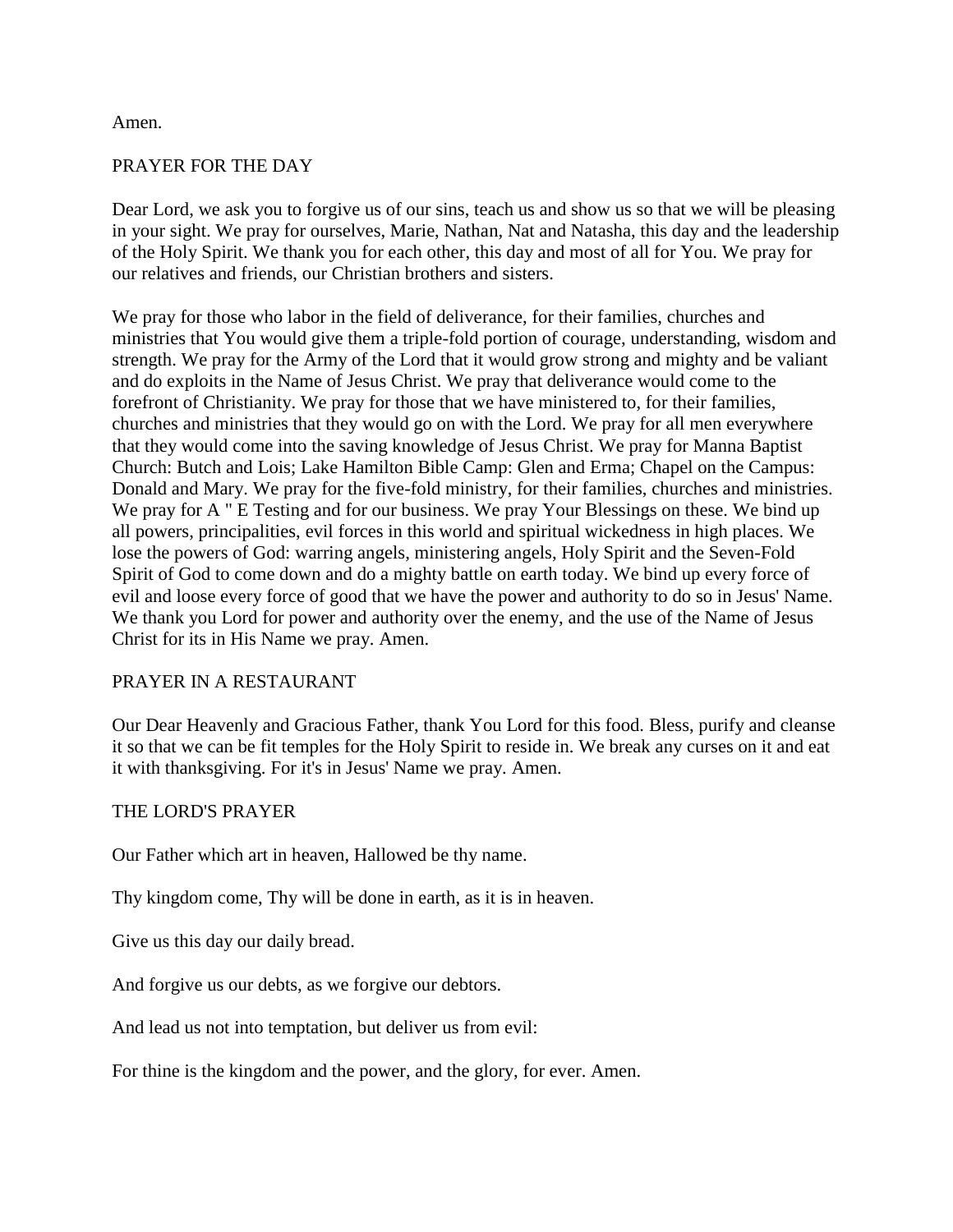## SCRIPTURE FOR GENE, EARLINE, BYRON AND MARIE

Byron Accepted Christ Through This Scripture And It Is On His Monument

Even a child is known by his doings, whether his work be pure, and whether it be right. Prov. 20:11

Gene Accepted Byron's And Earline's Death Through This Scripture

And we know that all things work together for good to them that love God, to them who are the called according to his purpose. Rom. 8:28

This Is Gene's Vow To God With His Help

For there are some eunuchs, which were so born from their mother's womb: and there are some eunuchs, which were made eunuchs of men: and there be eunuchs, which have made themselves eunuchs for the kingdom of heaven's sake. He that is able to receive it, let him receive it. Matt. 20:12

This Is Gene's Motto And It Is On His Monument

And as ye go, preach, saying, The kingdom of heaven is at hand. Heal the sick, cleanse the lepers, raise the dead, cast out devils: freely ye have received, freely give. Matt. 10:7-8

This Is Earline's Motto And It Is On Her Monument

Rejoice in the lord alway: and again I say, Rejoice. Phil. 4:4

The Great Commandments

Jesus said unto him, Thou shalt love the Lord thy God with all thy heart, and with all thy soul, and with all thy mind.

This is the first and great commandment. And the second is like unto it, Thou shalt love thy neighbor as thyself. Matthew 22:37-39

The below Warfare prayer was put together by a woman who was fighting against eating disorder demons:

DECLARATIONS OF FAITH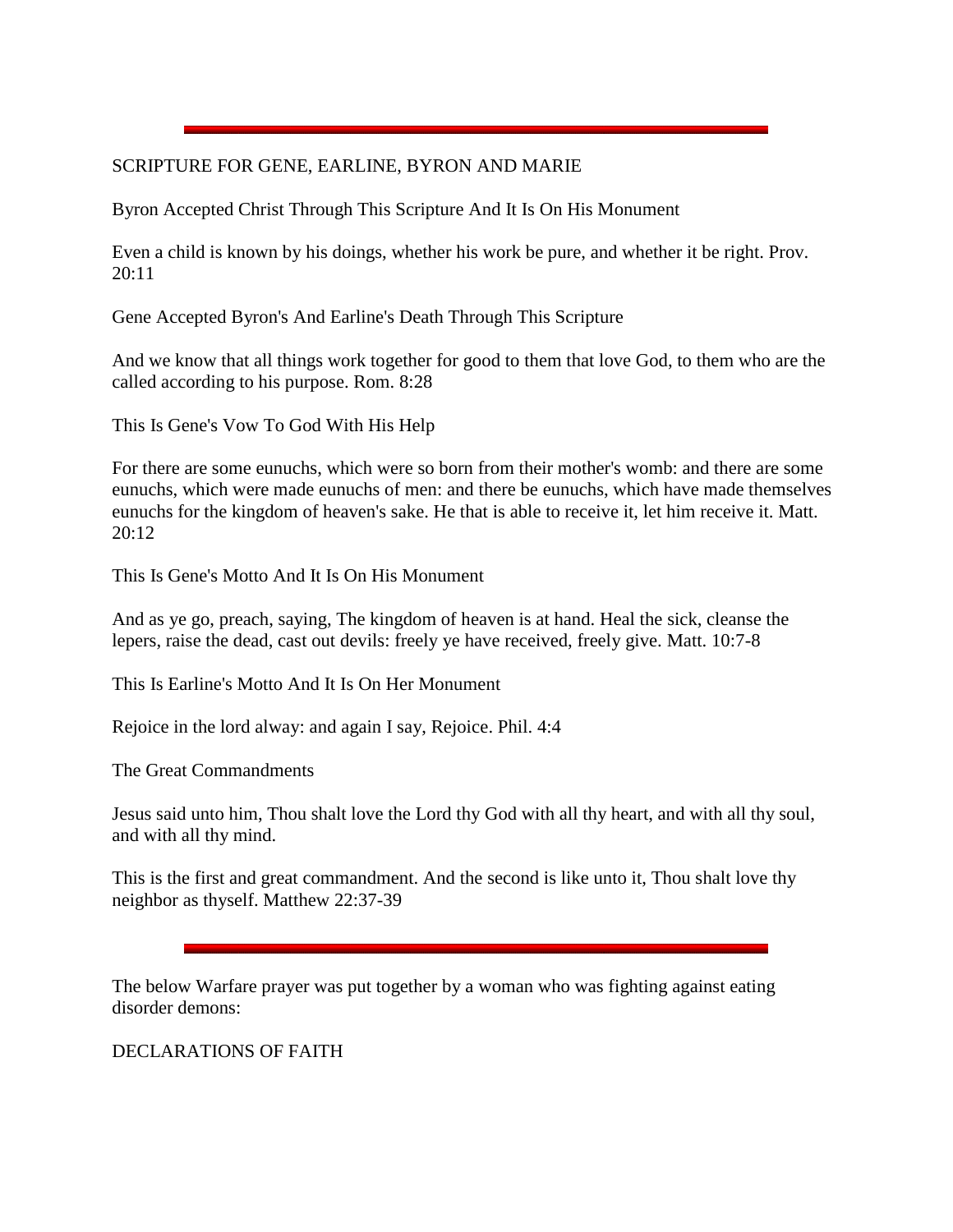I COMMAND MY BODY TO WEIGH \_\_\_\_\_LBS. I COMMAND EVERY CELL TO FUNCTION IN WHOLENESS. EVERY BIOGENETIC CURSE OF ADDICTION IS BROKEN. MY DNA IS CORRECT AND FUNCTIONS IN LINE WITH GODÂ $\varepsilon$ tms WORD. EVERY GENERATIONAL CURSE OF OBESITY AND ALL OTHER CURSES AFFECTING MY WEIGHT ARE BROKEN.

I COMMAND EVERY SPIRIT OF GLUTTONY, BULEMIA, ANEXORIA, SUGAR ADDICTION, OVER-INDULGENCE, COMPULSION, ADDICTION, CRAVING, LACK OF SELF CONTROL, ANXIETY, DEPRESSION, ANGER, UNWORTHINESS, DEFORMITY, UNBELIEF, DEPRESSION, OPPRESSION, SELF-HATRED, HATRED OF MY BODY, UGLINESS, REJECTION, REBELLION, INCONSISTENCY, DECEPTION, FAILURE, FEAR, INTIMIDATION AND ALL OTHER CONNECTED AND RELATED SPIRITS NOT OF THE LORD JESUS CHRIST TO COME OUT NOW IN THE NAME AND BY THE BLOOD OF JESUS CHRIST. YOU ARE NOT ALLOWED TO DWELL IN, AROUND OR ATTACH TO ME IN ANY WAY. IT IS FINISHED. BE GONE, NOW.

MY BODY IS WHOLE AND HEALTHY. I EAT HEALTHY FOOD. I EXERCISE PHYSICALLY, MENTALLY, SPIRITUALLY AND EMOTIONALLY ON A LEVEL OF MAXIMUM EFFICIENCY. I AM NOT MOVED BY WHAT I SEE FOR FAITH IS THE SUBSTANCE OF THINGS HOPED FOR BUT NOT YET SEEN. I CAN DO ALL THINGS THROUGH CHRIST WHO STRENGTHENS ME. I LOVE AND RESPECT MY BODY AND CALL IT HOLY AS THE LORD MY GOD IS HOLY.

METABOLISM, GLANDULAR, BLOOD SUGAR LEVELS, RESPIRIATORY, CARDIOVASCULAR, DIGESTIVE, NEURO-MUSCULAR, ALL SYSTEMS OF MY BODY, EVERY CELL, EVERY ORGAN FUNCTIONS AS THEY WHERE CREATED TO IN PERFECT HARMONY AND BALANCE.

I WALK IN THE WHOLENESS OF JESUS CHRIST. I HAVE OUTWARD AND INWARD BEAUTY. THE BEAUTY OF CHRIST RADIATES FROM MY VERY PRESENCE. THE JESUS THAT IS IN ME IS BEAUTIFUL AND THE FRAGRANCE OF THE LORD FOLLOWS ME WHEREVER I GO. I AM THE BRIDE OF CHRIST, PURE. SPOTLESS AND BLAMELESS BEFORE HIM.

THE FAVOR OF THE LORD RESTS UPON ME AND IS UNCONDITIONALLY ABOUNDING TOWARD ME IN EVERY SITUATION AND CIRCUMSTANCE. GOD AND MAN LOVE AND ACCEPT ME. I AM ACCEPTED IN THE BELOVED.

JESUS HAS PLANS AND A HOPE FOR MY FUTURE, AND I WILL FULLFILL EVERY INCH EVERY CENTIMETER OF WHAT HE HAS FOR ME. SATAN IS BOUND FROM INTERFERING WITH THE DIVINE PATH OF DESTINY THE LORD JESUS CHRIST HAS CALLED ME TO. I WILL NO LONGER LET FEAR, INTIMIDATION, REJECTION OR ANY OTHER THING STAND IN MY WAY.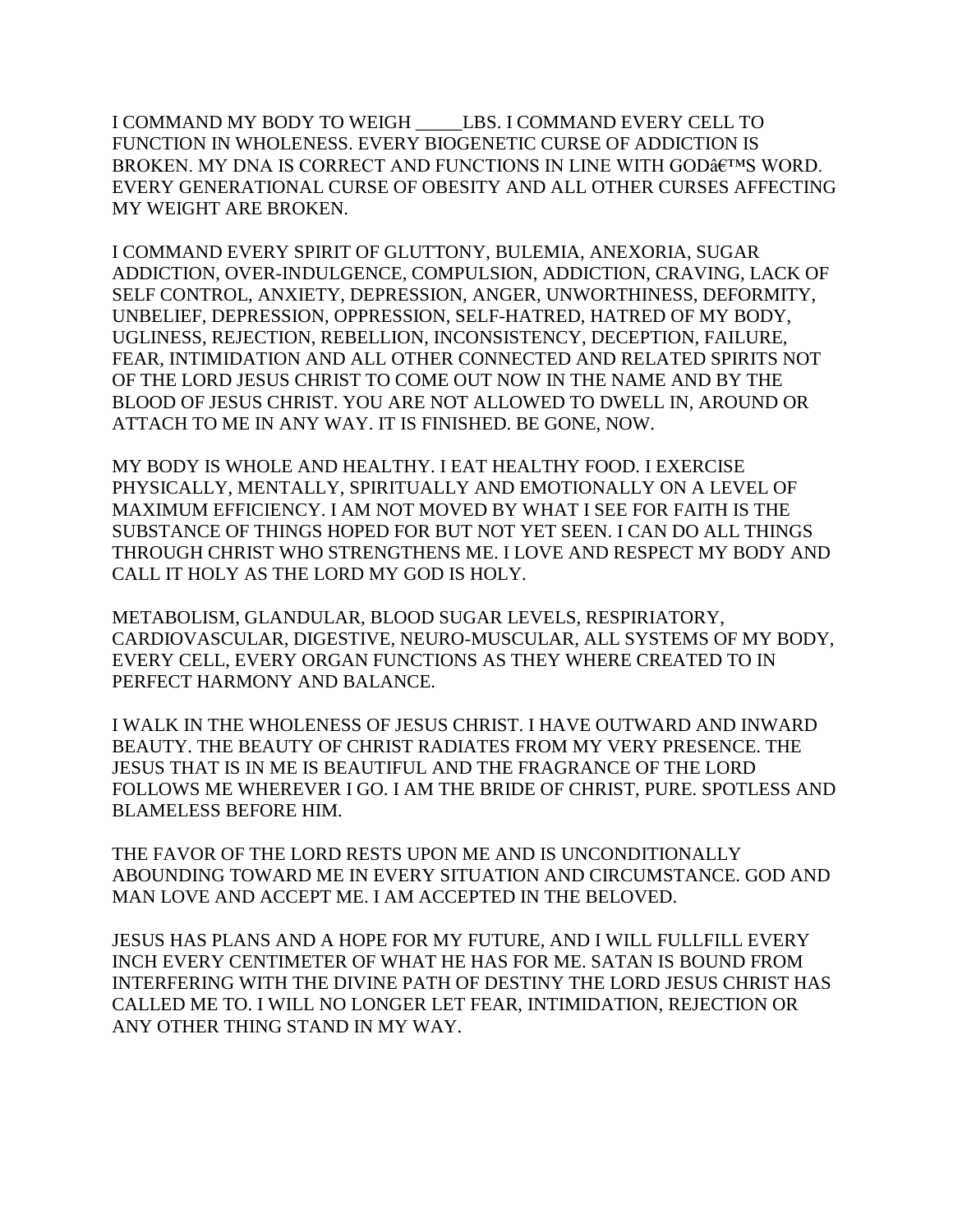I RUN THE RACE WITH A VICTORS CROWN ON MY HEAD AND FEET THAT ARE SWIFT TO REACH THE HIGH CALLING GOD HAS PLACED UPON MY LIFE. I WALK ON HIGH PLACES IN THE POWER OF THE HOLY SPIRIT WHO RESIDES BIG IN ME.

I AM VIOLENTLY AND FORCEFULLY TAKING BACK EVERYTHING THE ENEMY HAS STOLEN FROM ME. ALL OF SATAN $\hat{\mathfrak{a}}$ E<sup>TM</sup>S PLANS AND ASSIGNMENTS ARE CANCELLED. I AM FULLY EQUIPPED AND EQUIPPING OTHERS IN THE ART OF WARFARE. THE HIGH PRAISES OF GOD ARE UPON MY LIPS. I STAND WITH A TWO EDGED SWORD IN MY HAND SLICING INTO AND PUSHING BACK THE FORCES OF DARKNESS. THE WEAPONS OF MY WARFARE ARE NOT CARNAL BUT MIGHTY THROUGH GOD TO THE PULLING DOWN OF SRONGHOLDS. I AM SHARPENED AS IRON SHARPENS IRON.

I HAVE THE MIND OF CHRIST AND HOLD THE THOUGHTS FEELINGS AND INTENTIONS OF HIS HEART. I TAKE EVERY THOUGHT CAPTIVE TO THE OBEDIENCE OF CHRIST JESUS MY LORD. EVERY FIREY DART DIRECTED AT MY MIND IS QUENCHED BY THE SHIELD OF FAITH. I DO NOT ENTERTAIN VAIN IMAGINATIONS. I THINK ONLY ON THE GLORIUS AND LOVELY THINGS.

THE WORDS OF MY MOUTH ARE WORDS THAT ARE CREATIVE AND BRING LIFE TO ALL WHO HEAR THEM. HE HAS ANNOINTED ME TO HEAL THE BROKEN HEARTED AND SET THE CAPTIVES FREE. I AM MORE THAN A CONQUERER BY THE WORD OF MY TESTIMONY AND THE BLOOD OF THE LAMB.

I AM FULLY ANNOINTED. I AM A CHOSEN ONE. I AM A GENERAL WITH THE HIGHEST RANKING IN THE LORDÂETMS ARMY. WHEN I PRAY DEMONS TREMBLE AND CANNOT REMAIN IN MY PRESENCE FOR I AM PURE TERROR AND DREAD TO THE ENEMIES CAMP. DEMONIC SPIRITS RUN AND FLEE AS I APPROACH AND DO NOT MANIFEST IN MY PRESENCE. I AM THE WALKING TALKING WORD OF GOD IN HUMAN FORM. THE RESSURECTION POWER OF CHRIST RESIDES IN ME. SIGNS AND WONDERS FOLLOW ME AND I WILL DO GREATER WORKS THAN THESE BECAUSE JESUS SAID I COULD AND I WILL.

THE LOVE OF GOD IS SHED ABROAD IN MY HEART FOR ALL MEN. GODÂ $\epsilon$ TMS LOVE FOR ME IS UNCONDITIONAL. GOD IS CONTINUALLY POURING OUT FAVOR AND BLESSING UPON MY LIFE AND THE LIVES OF MY FAMILY MEMBERS. WE LIVE IN THE PROSPERITY AND WISDOM OF SOLOMON, THE FREEDOM AND FAVOR OF DAVID AND THE FAITH OF ABRAHAM OUR FOREFATHER.

GOODNESS AND MERCY FOLLOW US AS THE ANGELS OF THE LORD GOD PROTECT AND ENCOURAGE US AT EVERY TURN. WE HEAR THE VOICE OF THE LORD. DIVINE APPOINTMENTS, FRIENDSHIPS, BUSINESS OPPORTUNITIES, MINISTRY CONNECTIONS, MENTORS AND HIGHER LEVELS OF WISDOM, REVELATION AND UNDERSTANDING COME TO US. FINANCES AND RESOURCES FLOW TO US EASILY AND WITHOUT INTERRUPTION. THEY FLOW LIKE THE RIVER OF GOD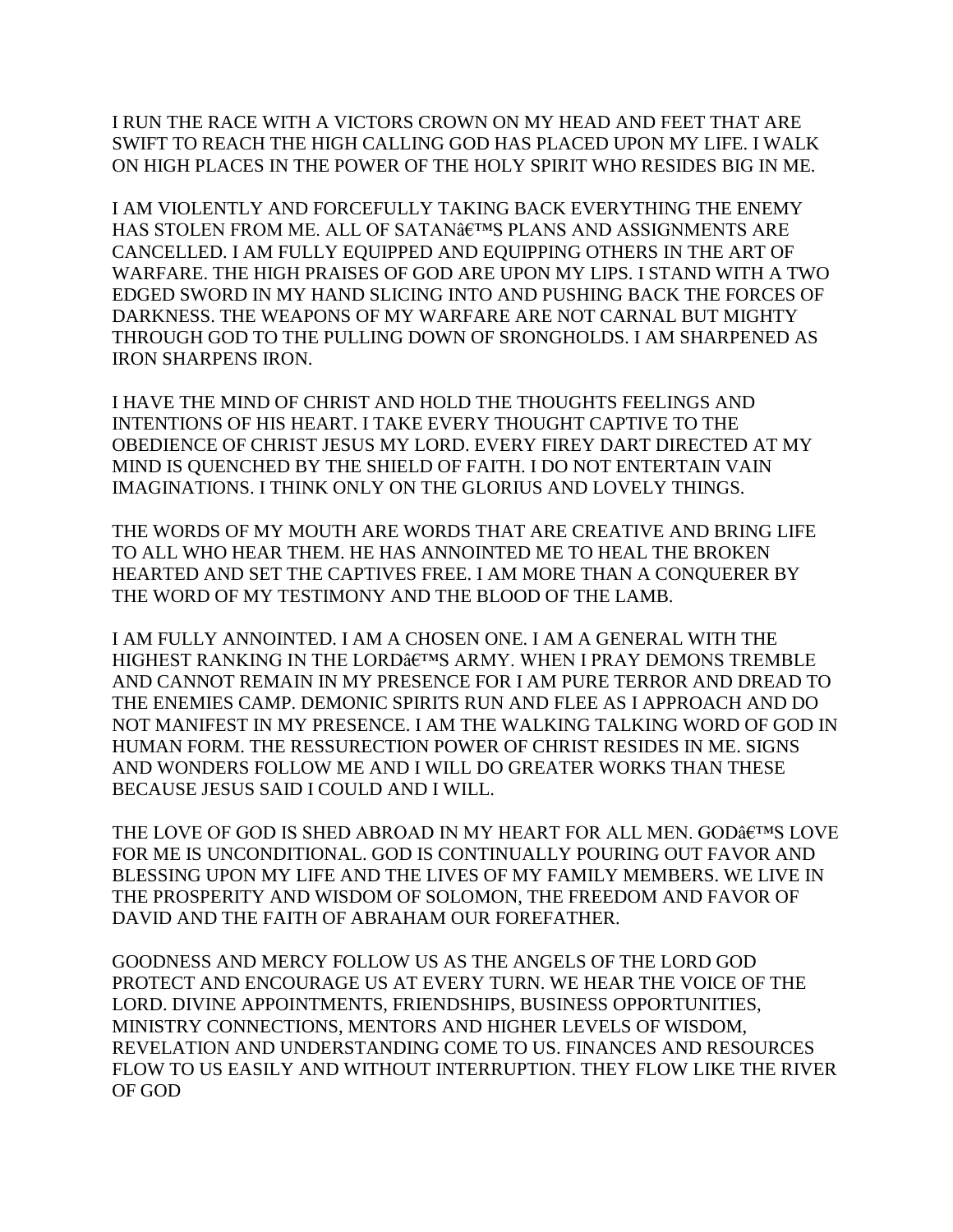WE UNDAMN ANY UNGODLY BLOCKAGES FROM RECEIVING WHAT THE LORD IS TRYING TO GET TO US. MY FAMILY AND I ARE POSITIONED FOR THE PURPOSES OF THE LORD JESUS CHRIST. WE ARE IN THE RIGHT PLACES AT THE RIGHT TIMES. NO WEAPON FORMED AGAINST US PROSPERS AND EVERY TONGUE THAT RISES AGAINST US THOU SHALL CONDEMN. WORD CURSES OF OTHERS SHALL BEAR NO FRUIT IN OUR LIVES. THEY ARE RETURNED IMMEDIATELY TO THE DEMONIC SOURCE FROM WHERE THEY CAME. WE ARE FREE FROM ALL CURSES FOR JESUS CHRIST BECAME A CURSE FOR US AT CALVARY.

THEREFORE, WE ARE ABUNDANTLY SUPPLIED, DIVINELY HEALTHY, COMPLETELY BEAUTIFUL, AND FULLY RESTORED. WE ARE WHOLE AND THRIVING AS A TREE PLANTED BY THE DIVINE WATERS OF LIFE. JESUS IS THE WAY THE TRUTH AND THE LIFE. WE ABIDE IN THE LORD JESUS CHRIST AND ARE FRUITFULL.

WE HAVE A JOSHUA CALEB SPIRIT AND SEE THAT ALL THINGS ARE POSSIBLE FOR US BECAUSE WE BELIEVE. WE GO FORWARD AND POSSESS THE PROMISED LAND BY THE POWER OF YOUR MIGHT. IT IS NOT BY OUR MIGHT OR BY OUR POWER BUT IT IS BY YOUR SPIRIT. WE SEE THE HEAVENLY GATES OPENING TO US AS WE USE THE KEYS TO THE HOUSE OF DAVID AND ENTER INTO THE MANSION OF YOUR HOLY PRESENCE AND THE THRONE ROOM OF YOUR GLORY. HOLY HOLY HOLY IS THE LORD GOD ALMIGHTY. ALL GODS PROMISES ARE YES AND AMEN.

Put on the Armor of God (Ephesians 6:10-18)

1) I place around my waist the belt of truth. I will know the truth and the truth will make me free. I am free because whoever the Son sets free is free indeed. I am free from (say whatever you have been set free from). I am a Son/Daughter of God. The Holy Spirit guides me into all truth. He will guide me with His eye. I have the wisdom and knowledge of God. The Holy Spirit will instruct me in the way I should go. 2) I put on the breastplate of righteousness. Because of the cross Jesus has placed on me a robe of righteousness, I am the righteousness of God. I plead the blood of Jesus over myself today. Forgive me of my sins this day. Convict me Holy Spirit of any wrong and search my heart of any secret sin. The righteous are as bold as a lion. I thank you for boldness to do your will today. Help me to speak your word with great boldness. I am established today in your righteousness. 3) My feet are shod with the preparation of the gospel of peace. Help me to be prepared to give my testimony today. I thank you that you have made a covenant with me that your laws and your words are written on my heart and in my mind. You said that you put your words in my mouth. Let my life reflect the gospel of peace. Send someone across my path to share the gospel with today. Use me Lord to bless someone today. 4) I take up the shield of faith which quenches every fiery dart of the enemy. Faith is the victory that overcomes the world. I am an over comer in you. I can do all things through Christ who strengthens me. I thank you for my angels. I have an angel of the Lord that encamps around about me. I am protected from the evil one and delivered from the evils of this present world. 5) I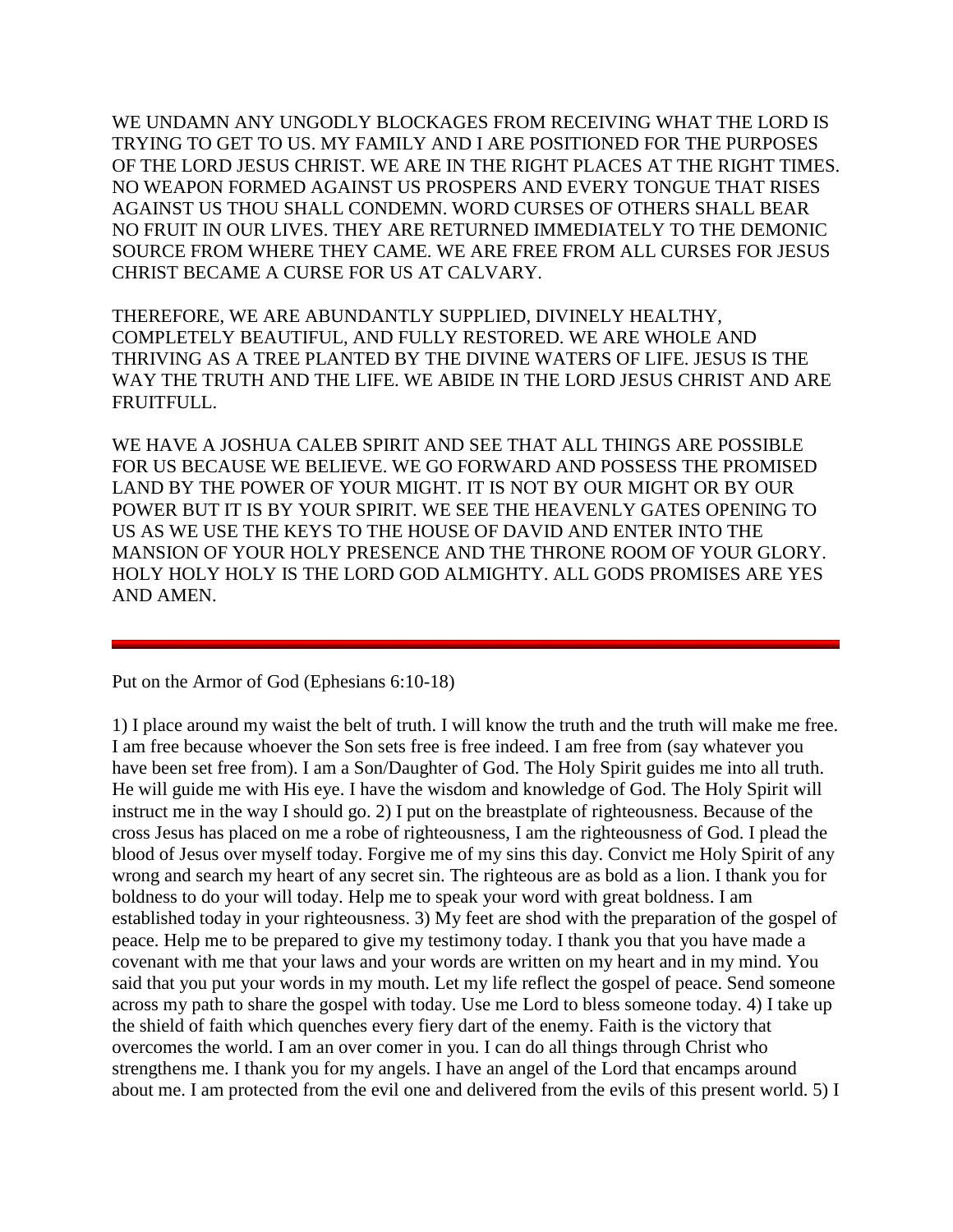place on my head the helmet of salvation, the hope of glory. I have the mind of Christ and no weapon formed against my mind will prosper. I think on things which are good, pure, perfect, lovely, and of good report. I will take authority over my mind today. I have authority over all the power of the enemy. I choose to cast down every vain imagination that exalts itself against the knowledge of God and I will bring them into captivity to the obedience of Christ. I belong to Jesus and I give the Holy Spirit control of my thoughts. I submit my mind to God, resist the devil, and he must flee. 6) I take the sword of the spirit and I use it on the offense. I will not shrink back. I am a soldier for Christ. We wrestle against principalities. I thank you for the power of your word. It is sharper than any two-edged sword. It will not return void but it accomplishes the task it was sent for. Your word is true. You are not a man that you would lie.I am a doer of your word. Your word is a lamp unto my feet and a light unto my path. I will hide your word in my heart so that I will not sin against you. 7) I will pray in the Spirit on all occasions because the Spirit will pray through me the will of God. This builds up my inner man and gives me strength for the day. I will pray for the saints according to your word. [I add this to my prayer in addition to the armor of God] 8) I thank you that the glory of the Lord is my rear guard. 9) I will praise you today. Let the high praises of God be in my mouth and a two-edged sword in my hand. I will praise you because you are worthy of my praise. I place on myself a garment of praise for a spirit of heaviness. Put a new song in my heart Lord. Let your praise be continually on my lips. 10) I thank you Lord that you are a God of healing, provision, and restoration. You are my healer. It is the will of God for me to be healed. You took our infirmities and bore our sicknesses. You said you heal all thy diseases. You are my provider. Those who seek you will not lack any good thing. You will prosper me as my soul prospers. As I seek you first, you will add all things to me. All my needs are met in Jesus. You have made a covenant with me that as I tithe and give an offering that you will supply all my needs and I will reap abundantly. You are the God of restoration. As I plead with you and walk pure and upright, you will rouse yourself on my behalf and restore me to my rightful place. You will restore what the cankerworm has eaten up. You restore my soul. 11) I thank you Lord that I walk in the fruit of your Spirit.It is not by might, not by power, but by your Spirit says the Lord. I have love, joy, peace, patience, kindness, goodness, faithfulness, gentleness, and self-control. This is my personality in you. 12) I ask you for the gifts of the Spirit. Your word says to seek the gifts. I want to edify others through these gifts. I ask you for the message of wisdom, the message of knowledge, the gift of faith, the gift of healing, miraculous powers, the gift of prophecy, discerning of spirits, speaking in different kinds of tongues, and the interpretation of tongues. Help me to encourage someone today through the power of your Holy Spirit 13) I pray all these in your Holy name, Jesus. Your name is above every name. All things are placed under your feet. All authority has been given unto you in Heaven and in earth. In Him we live, in Him we move and in Him we have our being. You are Lord. Amen.

#### - written Inner Man Ministries

Warfare Prayer 1) I put on tender mercies, kindness, humility, meekness, longsuffering; and I put on love, the bond of perfection. 2) I welcome the peace of God to rule my heart. 3) I allow the Word of God to dwell in my heart richly in all wisdom, teaching and admonishing one another in psalms and hymns and spiritual songs singing with grace in my heart to the Lord. 4) Whatever I do, I do in word and in deed in the name of Jesus, giving thanks to God the Father through Him. 5) I put on Christ because I have been baptized in Him.I put on the Lord Jesus as a garment. 6) I